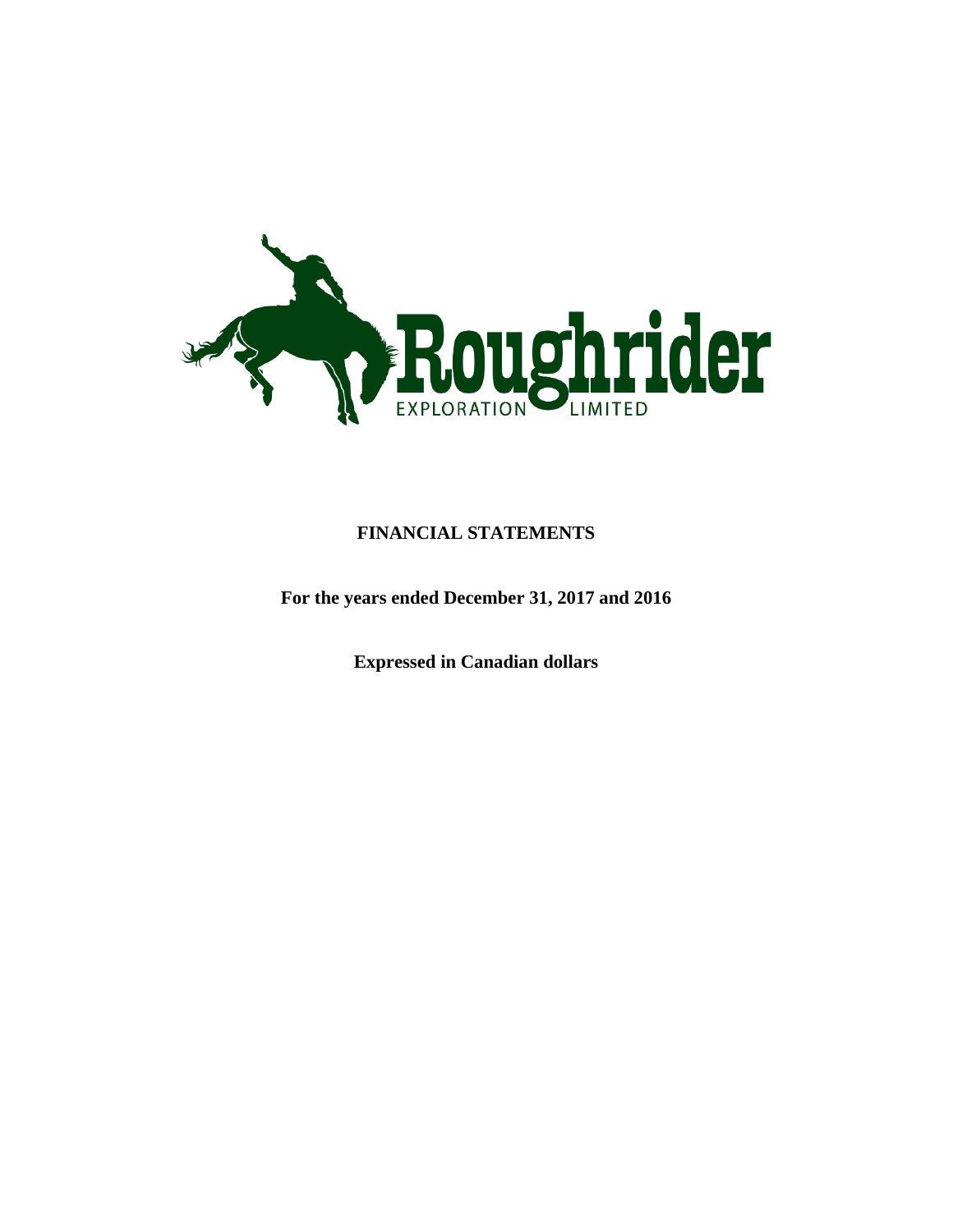# $D_{\text{AVIDSON}} \&$   $\text{COMPANY LLP}$   $\_\_\_\_\_\_\$ Chartered Professional Accountants  $\_\_\_\$

### **INDEPENDENT AUDITORS' REPORT**

To the Shareholders of Roughrider Exploration Limited

We have audited the accompanying financial statements of Roughrider Exploration Limited, which comprise the statements of financial position as at December 31, 2017 and 2016, and the statements of loss and comprehensive loss, changes in shareholders' equity and cash flows for the years then ended, and a summary of significant accounting policies and other explanatory information.

### *Management's Responsibility for the Financial Statements*

Management is responsible for the preparation and fair presentation of these financial statements in accordance with International Financial Reporting Standards, and for such internal control as management determines is necessary to enable the preparation of financial statements that are free from material misstatement, whether due to fraud or error.

### *Auditors' Responsibility*

Our responsibility is to express an opinion on these financial statements based on our audits. We conducted our audits in accordance with Canadian generally accepted auditing standards. Those standards require that we comply with ethical requirements and plan and perform the audit to obtain reasonable assurance about whether the financial statements are free from material misstatement.

An audit involves performing procedures to obtain audit evidence about the amounts and disclosures in the financial statements. The procedures selected depend on the auditors' judgment, including the assessment of the risks of material misstatement of the financial statements, whether due to fraud or error. In making those risk assessments, the auditor considers internal control relevant to the entity's preparation and fair presentation of the financial statements in order to design audit procedures that are appropriate in the circumstances, but not for the purpose of expressing an opinion on the effectiveness of the entity's internal control. An audit also includes evaluating the appropriateness of accounting policies used and the reasonableness of accounting estimates made by management, as well as evaluating the overall presentation of the financial statements.

We believe that the audit evidence we have obtained in our audits is sufficient and appropriate to provide a basis for our audit opinion.

### *Opinion*

In our opinion, these financial statements present fairly, in all material respects, the financial position of Roughrider Exploration Limited as at December 31, 2017 and 2016 and its financial performance and its cash flows for the years then ended in accordance with International Financial Reporting Standards.

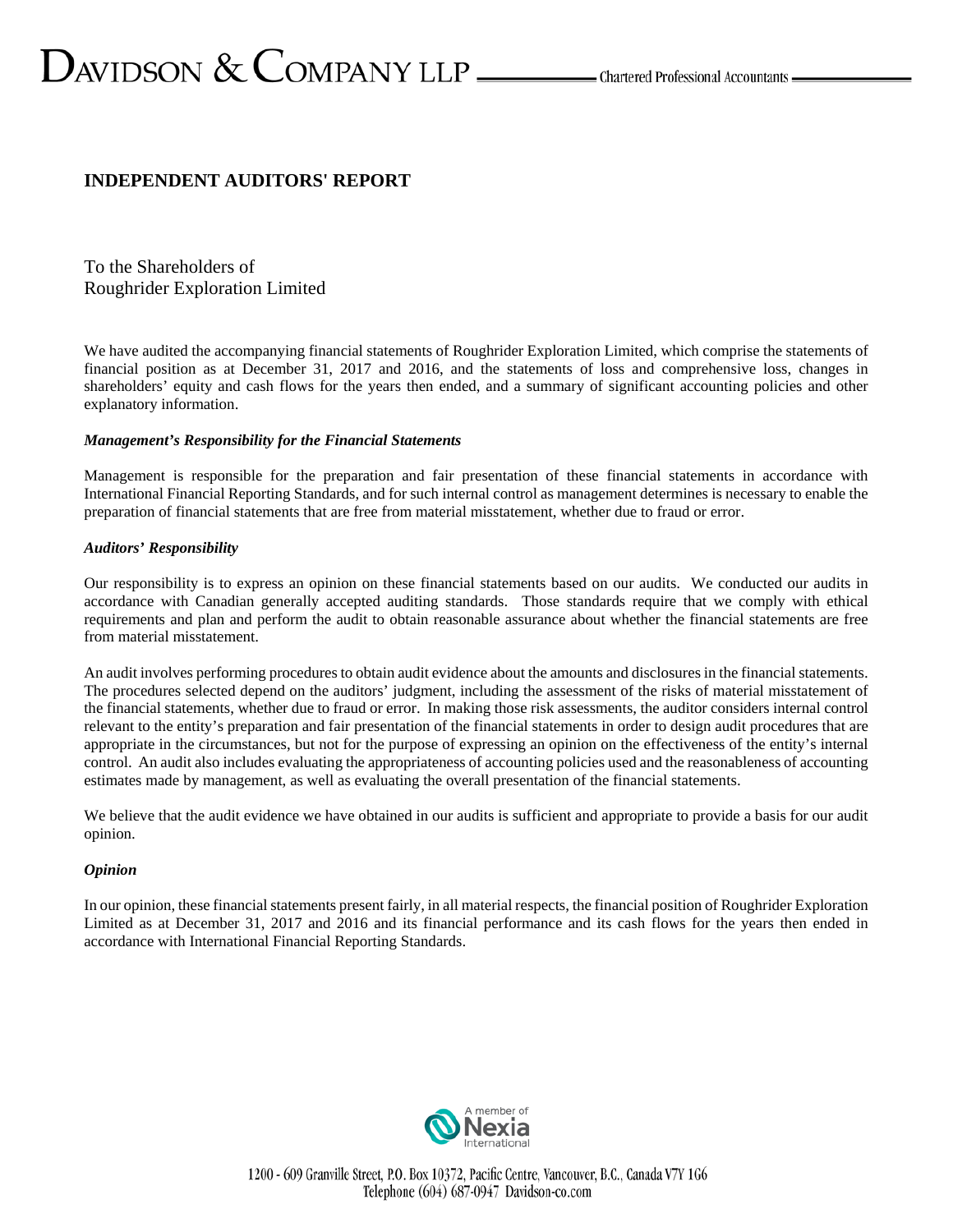### *Emphasis of Matter*

Without qualifying our opinion, we draw attention to Note 1 in the financial statements which describes conditions and matters that indicate the existence of a material uncertainty that may cast significant doubt about Roughrider Exploration Limited's ability to continue as a going concern.

### **"DAVIDSON & COMPANY LLP"**

Vancouver, Canada Chartered Professional Accountants

April 17, 2018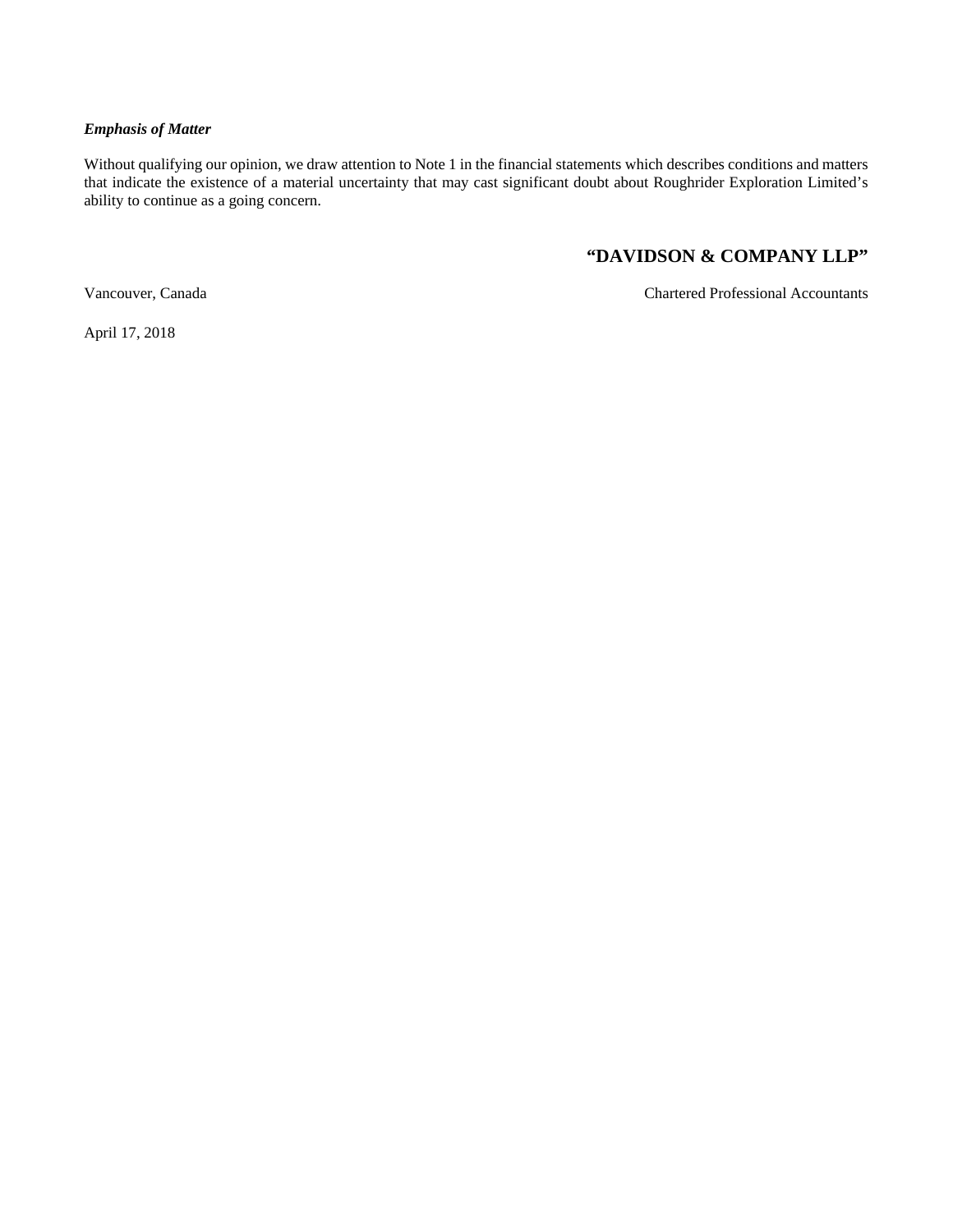### **STATEMENTS OF FINANCIAL POSITION** *Expressed in Canadian Dollars*

AS AT DECEMBER 31

|                                                   | 2017            |               | 2016        |
|---------------------------------------------------|-----------------|---------------|-------------|
| <b>ASSETS</b>                                     |                 |               |             |
| <b>Current assets</b>                             |                 |               |             |
| Cash                                              | \$<br>294,710   | $\mathbb{S}$  | 476,425     |
| Receivables                                       | 16,338          |               | 36,404      |
| Prepaid expenses                                  | 3,999           |               | 7,857       |
|                                                   | 315,047         |               | 520,686     |
| <b>Non-current assets</b>                         |                 |               |             |
| Exploration property acquisition costs (Note 4)   | 1,384,527       |               | 1,196,112   |
|                                                   |                 |               |             |
|                                                   | \$<br>1,699,574 | <sup>\$</sup> | 1,716,798   |
| <b>LIABILITIES AND SHAREHOLDERS' EQUITY</b>       |                 |               |             |
| <b>Current liabilities</b>                        |                 |               |             |
| Accounts payable and accrued liabilities (Note 9) | \$<br>300,499   | \$            | 112,394     |
| Flow-through premium (Note 5)                     | 32,982          |               |             |
|                                                   | 333,481         |               | 112,394     |
| <b>Non-current liabilities</b>                    |                 |               |             |
| Flow-through premium (Note 5)                     |                 |               | 51,010      |
|                                                   |                 |               |             |
|                                                   | 333,481         |               | 163,404     |
| <b>Shareholders' equity</b>                       |                 |               |             |
| Capital stock (Note 6)                            | 4,792,713       |               | 4,274,221   |
| Other equity reserves                             | 518,306         |               | 511,418     |
| Deficit                                           | (3,944,926)     |               | (3,232,245) |
|                                                   | 1,366,093       |               | 1,553,394   |
|                                                   |                 |               |             |
|                                                   | \$<br>1,699,574 | \$            | 1,716,798   |

Nature and continuance of operations (Note 1) Related party transactions (Note 9)

### **On behalf of the Board of Directors on April 12, 2018**

*Signed "Scott Gibson" Signed "Alex Heath"*

Director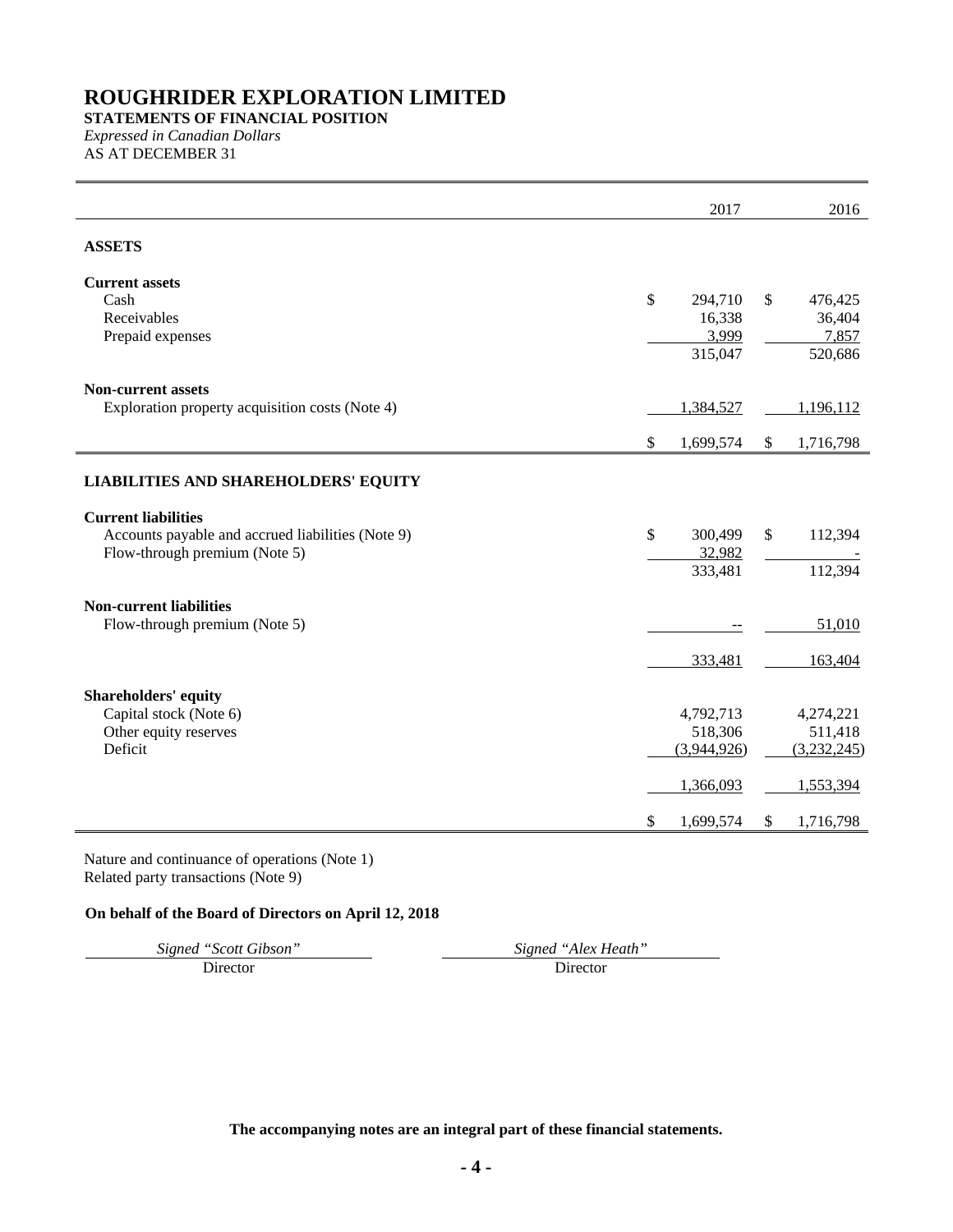### **STATEMENTS OF LOSS AND COMPREHENSIVE LOSS**

*Expressed in Canadian Dollars* FOR THE YEARS ENDED DECEMBER 31

|                                                                                                                                                                                                                                                                                                              | 2017                                                                                              |               | 2016                                                                                                   |
|--------------------------------------------------------------------------------------------------------------------------------------------------------------------------------------------------------------------------------------------------------------------------------------------------------------|---------------------------------------------------------------------------------------------------|---------------|--------------------------------------------------------------------------------------------------------|
| Exploration expenses (Note 4)<br>Filing fees<br>Flow-through premium recovery (Note 5)<br>Interest income<br>Marketing<br>Office expenses<br>Professional fees<br>Salaries and personnel costs (Note 9)<br>Share-based compensation (Note 6)<br>Write-off of exploration property acquisition costs (Note 4) | \$<br>312,144<br>23,211<br>(51,358)<br>(1,168)<br>40.981<br>30,435<br>90,880<br>248,735<br>18,821 | <sup>\$</sup> | 165,719<br>18,057<br>(14, 375)<br>(1,327)<br>23,684<br>30,379<br>25,542<br>250,003<br>21,000<br>11,489 |
| Loss and comprehensive loss for the year                                                                                                                                                                                                                                                                     | \$<br>(712,681)                                                                                   | <sup>\$</sup> | (530, 171)                                                                                             |
| Basic and diluted loss per common share                                                                                                                                                                                                                                                                      | \$<br>(0.02)                                                                                      | -S            | (0.02)                                                                                                 |
| Weighted average number of common shares outstanding                                                                                                                                                                                                                                                         | 37,666,962                                                                                        |               | 24,727,628                                                                                             |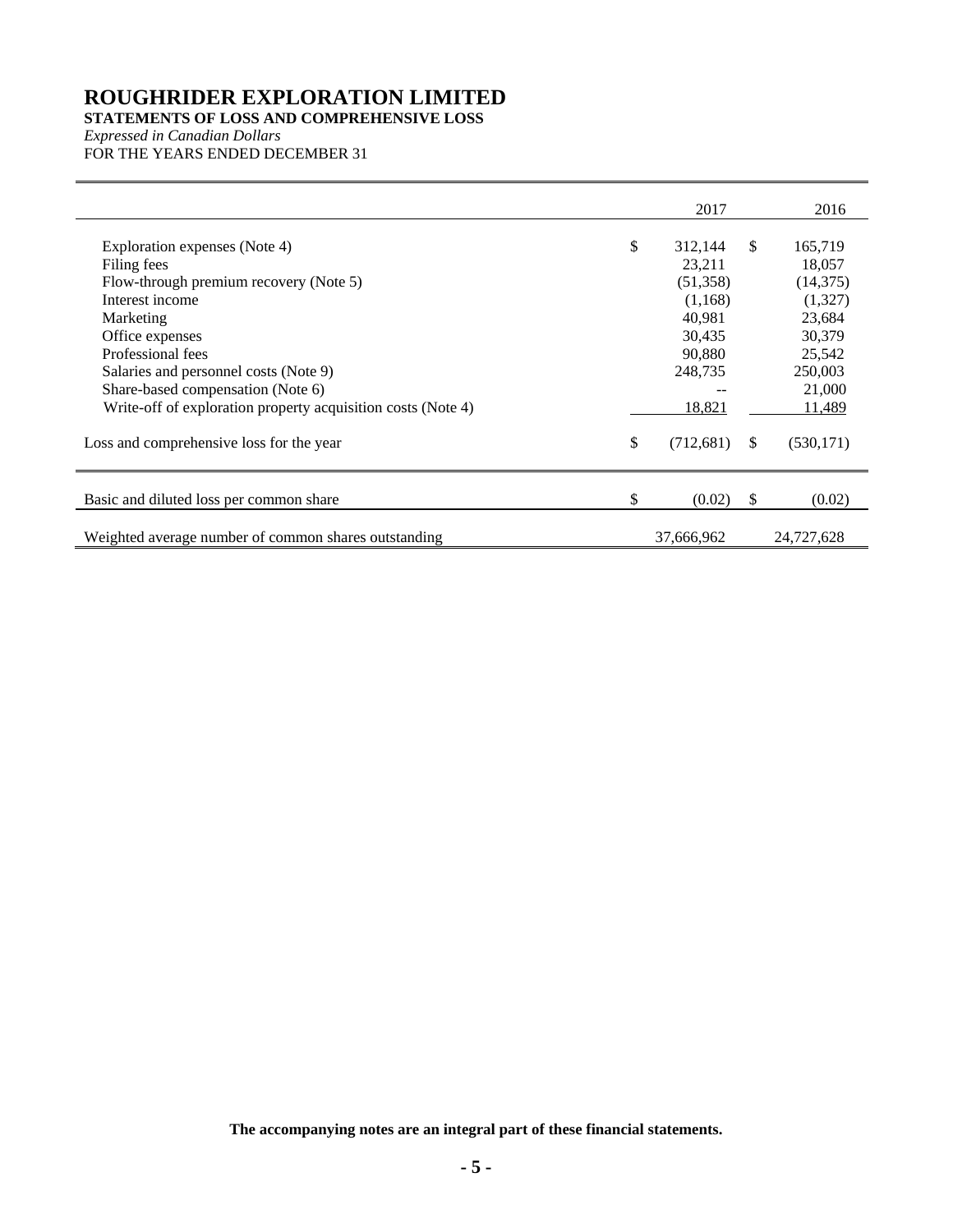### **STATEMENT OF CHANGES IN SHAREHOLDERS' EQUITY**

*Expressed in Canadian Dollars*

|                                                  | <b>Capital Stock</b>       |             |                                           |                |                               |
|--------------------------------------------------|----------------------------|-------------|-------------------------------------------|----------------|-------------------------------|
|                                                  | Number of<br><b>Shares</b> | Amount      | Other<br><b>Equity</b><br><b>Reserves</b> | <b>Deficit</b> | <b>Total</b><br><b>Equity</b> |
| <b>Balance, December 31, 2015</b>                | 23,043,782                 | \$3,582,382 | \$453,782                                 | \$(2,702,074)  | \$1,334,090                   |
| Shares issued for exploration & evaluation asset | 2,044,828                  | 186,285     |                                           | --             | 186,285                       |
| Private placement                                | 6,185,147                  | 329,960     |                                           |                | 329,960                       |
| Flow-through shares as private placement         | 5,101,000                  | 306,060     |                                           |                | 306,060                       |
| Flow-through premium                             |                            | (51,010)    |                                           |                | (51,010)                      |
| Share issuance costs                             | $-$                        | (48, 256)   | 5,436                                     | --             | (42, 820)                     |
| Warrants issued with private placement           |                            | (31,200)    | 31,200                                    |                |                               |
| Share-based payments                             |                            |             | 21,000                                    | $-$            | 21,000                        |
| Loss for the year                                |                            |             |                                           | (530, 171)     | (530, 171)                    |
| <b>Balance, December 31, 2016</b>                | 36,374,757                 | \$4,274,221 | \$511,418                                 | \$(3,232,245)  | \$1,553,394                   |
| Shares issued for exploration & evaluation asset | 2,575,000                  | 142,750     |                                           |                | 142,750                       |
| Private placement                                | 4,800,000                  | 240,000     |                                           | --             | 240,000                       |
| Flow-through shares as private placement         | 3,333,000                  | 199,980     |                                           |                | 199,980                       |
| Flow-through premium                             |                            | (33,330)    |                                           | --             | (33,330)                      |
| Share issuance costs                             | $\overline{\phantom{a}}$   | (24,020)    | $-$                                       | --             | (24,020)                      |
| Warrants issued with private placement           | --                         | (6,888)     | 6,888                                     | $-$            |                               |
| Loss for the year                                |                            |             |                                           | (712, 681)     | (712, 681)                    |
| <b>Balance, December 31, 2017</b>                | 47,082,757                 | \$4,792,713 | \$518,306                                 | \$(3,944,926)  | \$1,366,093                   |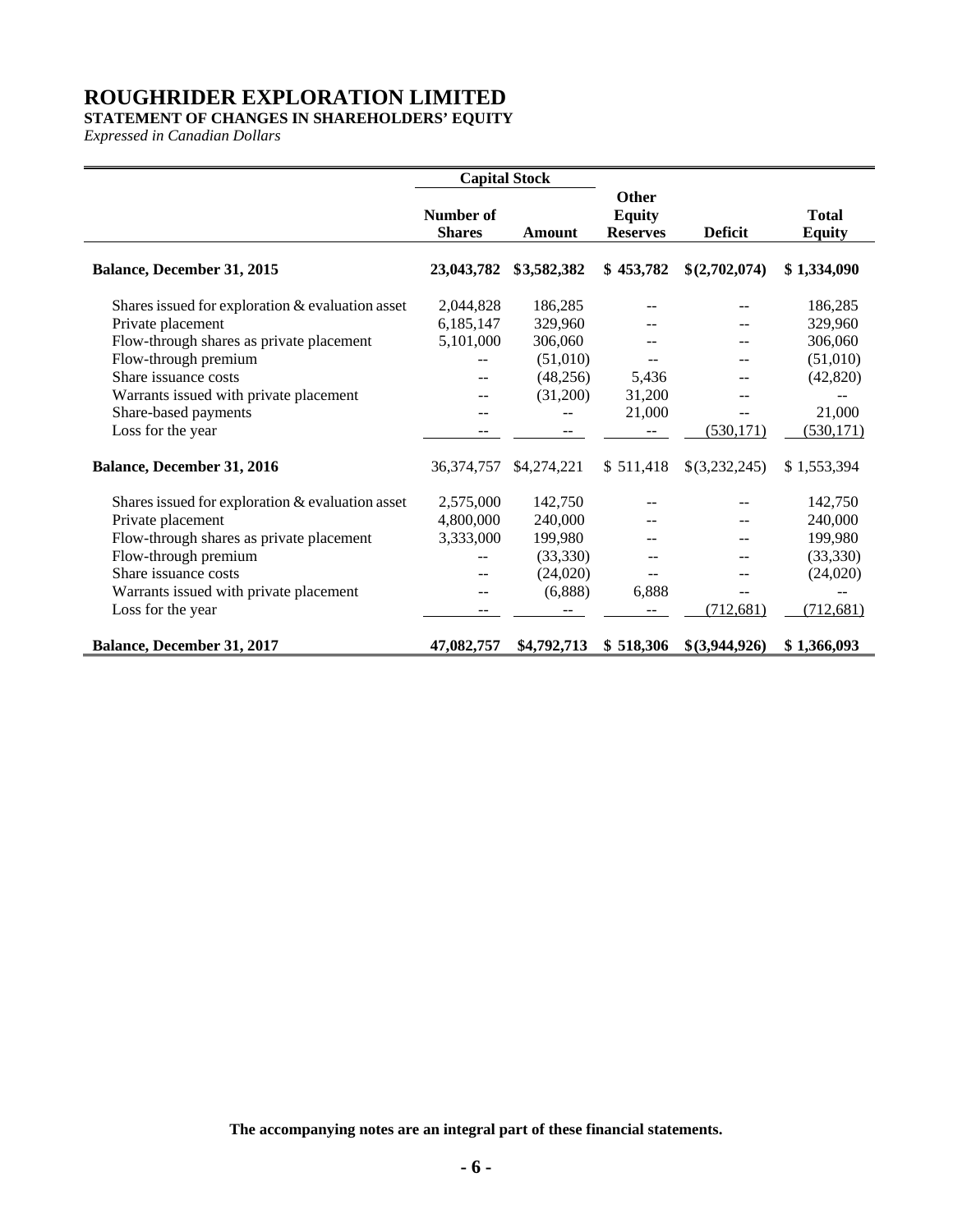**STATEMENTS OF CASH FLOWS**

*Expressed in Canadian Dollars* FOR THE YEARS ENDED DECEMBER 31

|                                                                                          | 2017        | 2016                     |
|------------------------------------------------------------------------------------------|-------------|--------------------------|
| <b>OPERATING ACTIVITIES</b>                                                              |             |                          |
| Loss for the year                                                                        | \$(712,681) | \$ (530,171)             |
| Items not affecting cash:                                                                |             |                          |
| Flow-through premium recovery (Note 5)                                                   | (51, 358)   | (14,375)                 |
| Share-based compensation<br>Write-off of exploration property acquisition costs (Note 4) | 18,821      | 21,000<br>11,489         |
| Changes in non-cash working capital items:                                               |             |                          |
| Decrease (increase) in receivables                                                       | 20,066      | (11, 850)                |
| Decrease in prepaid expenses                                                             | 3,858       | 5,878                    |
| Increase in accounts payable and accrued liabilities                                     | 175,727     | 48,612                   |
| Net cash used in operating activities                                                    | (545, 567)  | (469, 417)               |
| <b>INVESTING ACTIVITIES</b>                                                              |             |                          |
| Exploration property acquisition costs                                                   | (52,108)    |                          |
| Net cash used in investing activities                                                    | (52,108)    |                          |
| <b>FINANCING ACTIVITIES</b>                                                              |             |                          |
| Repayment of loans                                                                       |             | (22, 460)                |
| Shares and warrants issued in private placements                                         | 439,980     | 636,020                  |
| Share issuance costs                                                                     | (24,020)    | (42, 820)                |
| Net cash generated through financing activities                                          | 415,960     | 570,740                  |
| Increase (decrease) in cash for the year                                                 | (181, 715)  | 101,323                  |
| Cash, beginning of year                                                                  | 476,425     | 375,102                  |
| Cash, end of year                                                                        | \$294,710   | \$476,425                |
|                                                                                          |             |                          |
| Cash paid during the year for interest and taxes                                         | \$<br>123   | \$<br>725                |
| Non-cash transactions affecting cash flows from investing and financing activities:      |             |                          |
| Finder's warrant valuation                                                               | \$<br>6,888 | \$<br>36,636             |
| Shares issued for property and option agreement                                          | 142,750     | 186,285                  |
| Premium on flow-through shares issued during the year                                    | 33,330      | 51,010                   |
| Exploration property acquisition costs in accounts payable                               | 12,378      | $\overline{\phantom{a}}$ |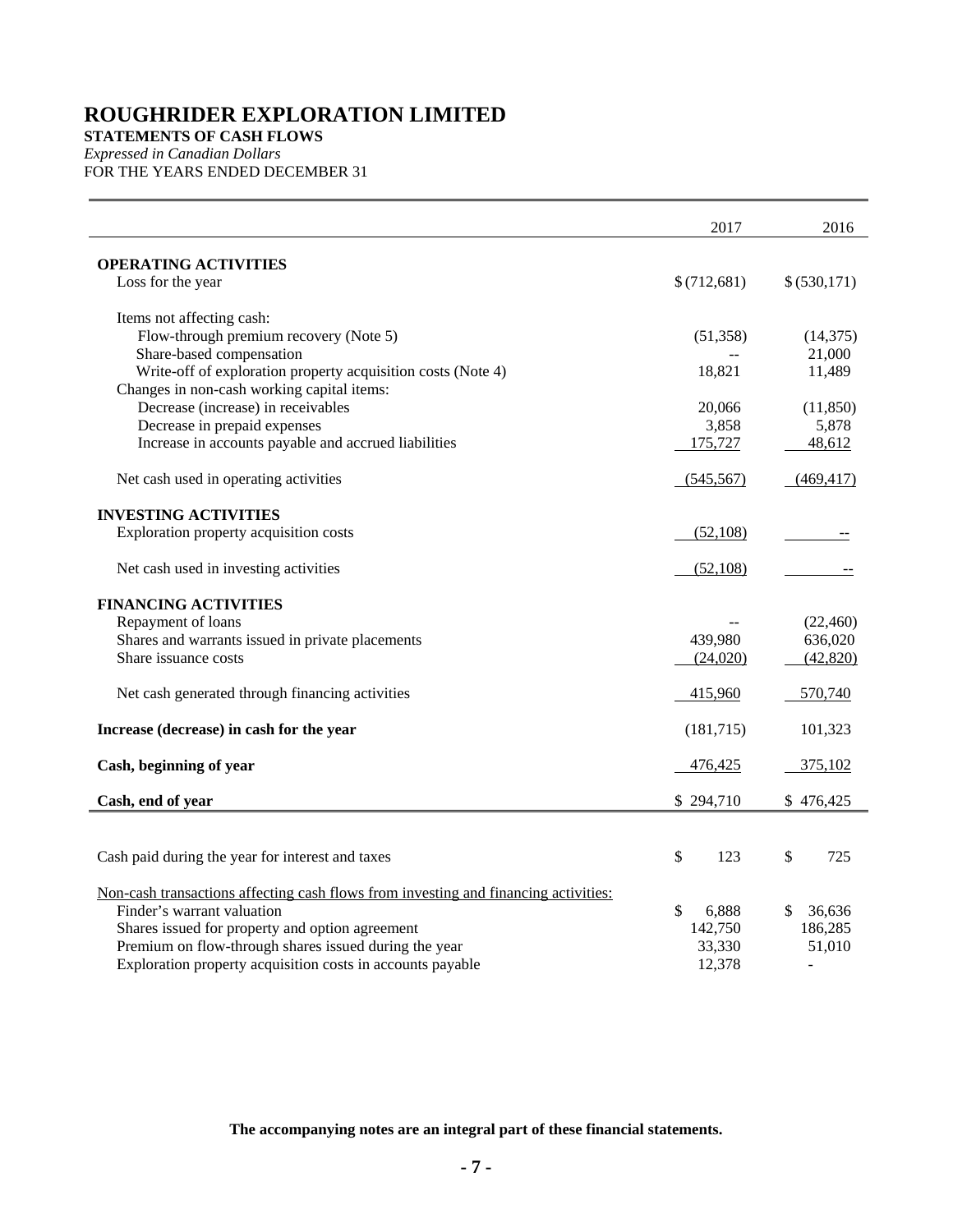NOTES TO THE FINANCIAL STATEMENTS For the years ended December 31, 2017 and 2016 *Expressed in Canadian Dollars*

### **1. NATURE AND CONTINUANCE OF OPERATIONS**

Roughrider Exploration Limited ("Roughrider" or the "Company") was incorporated on December 7, 2011 under the *British Columbia Business Corporations Act*. The Company is listed on the TSX Venture Exchange as a Tier 2 Mining Issuer. The principal business of the Company is the exploration and evaluation of mineral properties. The principal focus of the Company is exploring its portfolio of mineral properties, including the Genesis property, a uranium project located to the northeast of the Athabasca Basin in Saskatchewan, the Iron Butte property, a gold-silver project in Nevada, and the Silver Ace and Sterling properties in central British Columbia.

The address of the Company's head office is Suite 420 - 625 Howe Street, Vancouver, British Columbia, Canada, V6C 2T6. The address of the Company's registered office is 2500 - 700 West Georgia Street, Vancouver, British Columbia, Canada, V7Y 1B3.

These financial statements have been prepared in accordance with International Financial Reporting Standards ("IFRS") with the assumption that the Company will be able to realize its assets and discharge its liabilities in the normal course of business rather than through a process of forced liquidation. The financial statements do not include adjustments to amounts and classifications of assets and liabilities that might be necessary should the Company be unable to continue operations.

The Company has no source of revenue, has an accumulated deficit of \$3,944,926 at December 31, 2017, and expects to incur further losses in order to explore its mineral properties. These factors cast significant doubt upon the Company's ability to continue as a going concern and, therefore suggest that the Company may be unable to realize its assets and discharge its liabilities in the normal course of business.

The Company's continuing operations are dependent upon its ability to obtain sufficient financing to explore the Genesis property, and upon the successful exploration and development or sale of the Company's exploration projects. Although the Company has been successful in obtaining financing to begin this process, there is no assurance that it will be able to obtain adequate financing in the future, or that such financing will be on terms that are advantageous to the Company.

### **2. BASIS OF PREPARATION**

These financial statements, including comparatives, have been prepared using accounting policies consistent with IFRS applicable to the preparation of financial statements as issued by the International Accounting Standards Board ("IASB") and are consistent with interpretations by the International Financial Reporting Interpretations Committee ("IFRIC") which were effective as of April 16, 2018, the date the Board of Directors authorized these financial statements for issuance.

The preparation of these financial statements required management to make certain estimates, judgments and assumptions that affect the reported amounts of assets and liabilities at the date of the financial statements. Actual results could differ from these estimates.

### <span id="page-7-0"></span>**3. SIGNIFICANT ACCOUNTING POLICIES**

### **a. Basis of presentation**

These financial statements are expressed in Canadian dollars, the Company's functional and presentation currency, the currency of the primary economic environment in which it operates. These financial statements have been prepared on a historical cost basis, except for financial instruments classified as *financial instruments at fair value through profit and loss*, which are stated at their fair value. In addition, these financial statements have been prepared using the accrual basis of accounting except for cash flow information.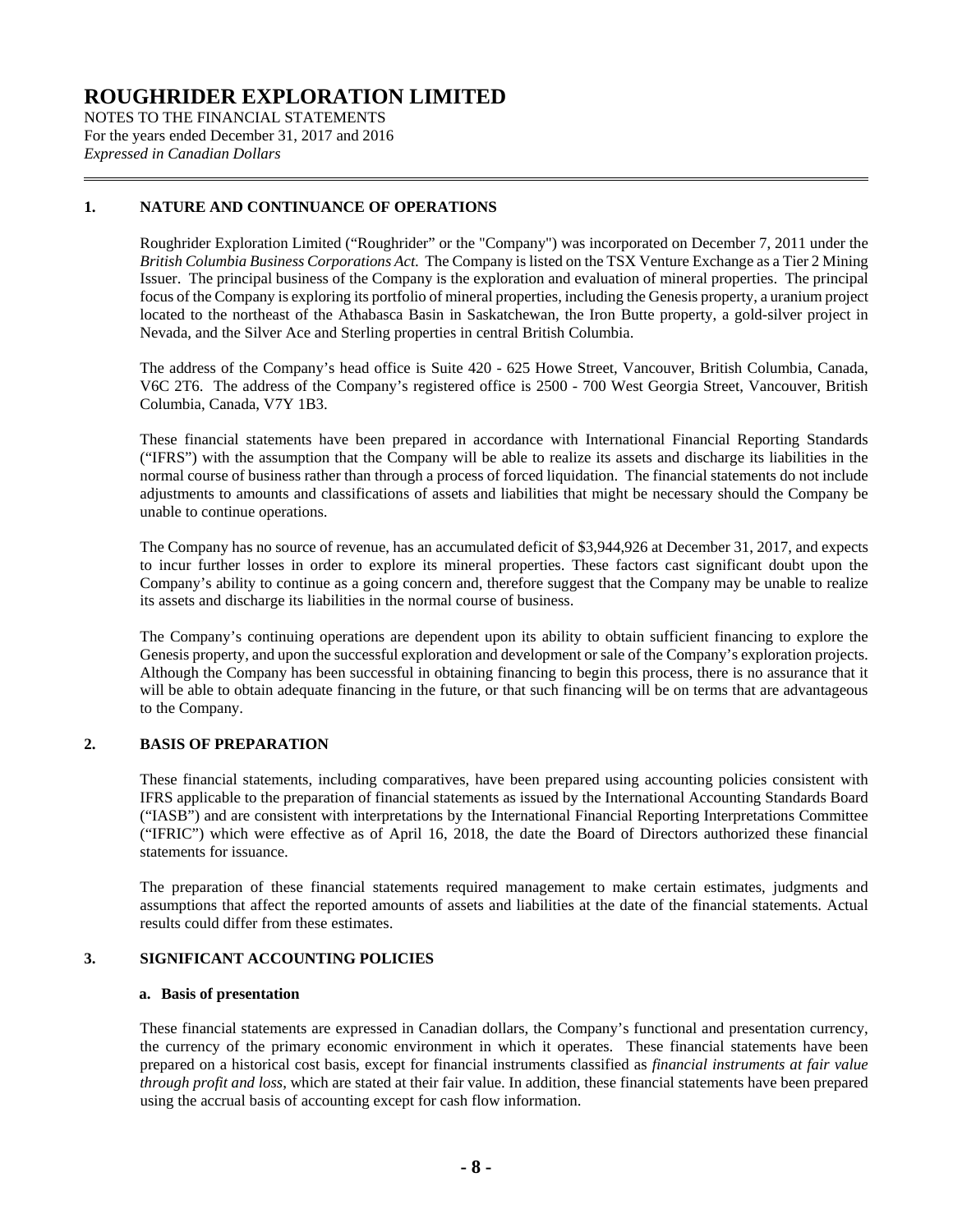NOTES TO THE FINANCIAL STATEMENTS For the years ended December 31, 2017 and 2016 *Expressed in Canadian Dollars*

### **[3.](#page-7-0) SIGNIFICANT ACCOUNTING POLICIES (CONTINUED)**

### **b. Cash and cash equivalents**

Cash includes deposits held with banks that are available on demand. Cash equivalents are defined as financial instruments that are readily convertible to a known amount of cash and are subject to insignificant changes in value. As at December 31, 2017 and 2016, the Company did not hold any cash equivalents.

### **c. Exploration property acquisition costs**

Costs related to the acquisition of exploration properties are capitalized and deferred until such time as the property is either sold, or put into production. If, after management review, it is determined that capitalized acquisition costs are not recoverable over the estimated economic life of the property, or the property is abandoned, or management deems there to be an impairment in value, the property is written down to its net realizable value.

Costs related to the exploration and evaluation of properties are recognized in profit or loss as incurred, up to the time a decision is made to proceed with the development of the related exploration property due to the existence of economically recoverable reserves. A mineral resource is considered to have economic potential when it is expected that a documented resource can be legally and economically developed considering forecast metal prices.

Incoming option payments, or proceeds from the sale of royalty interests received by the Company are first applied to capitalised costs, with any excess recognized in profit or loss. Tax credits received are applied against the costs that generated the tax credit. The amounts shown for exploration and evaluation assets do not necessarily represent present or future values. Their recoverability is dependent upon the discovery of economically recoverable reserves, the ability of the Company to obtain the necessary financing to complete the exploration and evaluation, and future profitable production or proceeds from the disposition thereof.

### **d. Impairment of non-financial assets**

The recoverability of amounts expended on exploration property acquisition costs is dependent upon the determination of economically recoverable ore reserves, confirmation of the Company's interest in the underlying mineral claims, the Company's ability to overcome the regulatory, financing and other hurdles in order to complete their development and future profitable production or proceeds from the disposition thereof.

The Company performs impairment tests on property and equipment and exploration property interests when events or circumstances occur which indicate the assets may not be recoverable. Impairment assessments are carried out on a project-by-project basis with each project representing a single cash generating unit.

When impairment indicators are identified, an impairment loss is recognized if the asset's carrying value exceeds its recoverable amount. The recoverable amount is the higher of the asset's value in use or the asset's fair value less costs to sell.

An impairment loss is reversed if there is an indication that there has been a favourable change in the estimates used to determine the recoverable amount. An impairment loss is reversed only to the extent that the asset's carrying amount does not exceed the carrying amounts that would have been determined (net of depreciation) if no impairment loss had been recognized.

#### **e. Financial instruments**

Financial assets and liabilities are initially recognized at fair value on the statement of financial position when the Company becomes a party to the contractual provisions of the instrument. The Company has classified each financial instrument into one of the following categories: (1) financial assets or liabilities at fair value through profit or loss ("FVTPL"), (2) financial assets available-for-sale, (3) financial assets held-to-maturity, (4) loans and receivables, and (5) other financial liabilities. Measurement in subsequent periods depends on the financial instrument's classification.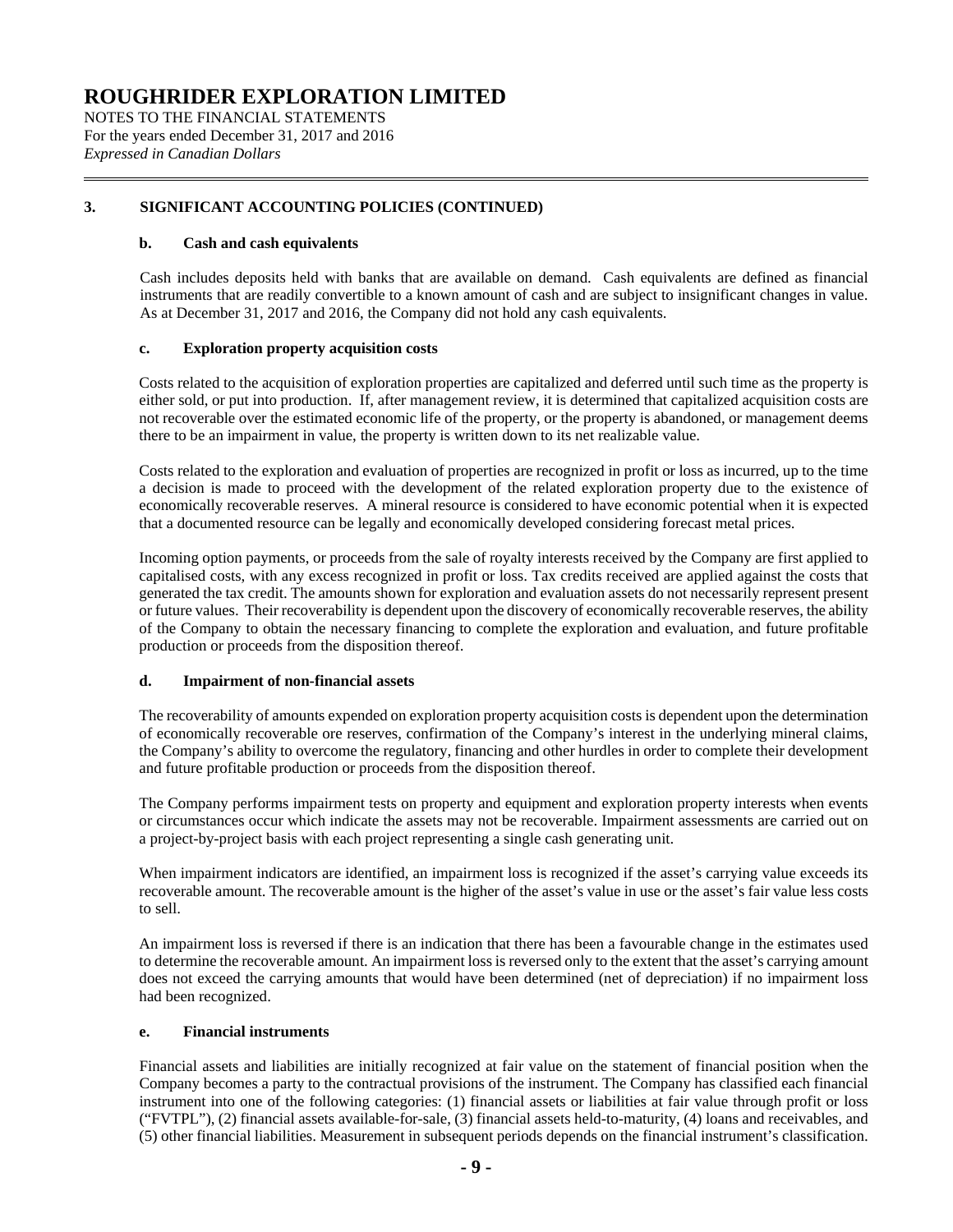NOTES TO THE FINANCIAL STATEMENTS For the years ended December 31, 2017 and 2016 *Expressed in Canadian Dollars*

### **[3.](#page-7-0) SIGNIFICANT ACCOUNTING POLICIES (CONTINUED)**

### **e. Financial instruments (continued)**

Financial assets and liabilities at FVTPL are subsequently measured at fair value with changes in those fair values recognized in profit or loss. Financial assets "available-for-sale" are subsequently measured at fair value with changes in fair value recognized in other comprehensive income (loss), net of tax. Financial assets "held-to-maturity", "loans and receivables", and "other financial liabilities" are subsequently measured at amortized cost using the effective interest rate method.

Financial instrument fair values are classified within a hierarchy that prioritizes the inputs to fair value measurement. The three levels of the fair value hierarchy are:

- Level 1 Valuation based on quoted prices (unadjusted) in active markets for identical assets or liabilities;
- Level 2 Valuation based on directly or indirectly observable inputs (other than Level 1 inputs) such as quoted interest or currency exchange rates; and
- Level 3 Valuation based on significant inputs that are not based on observable market data such as discounted cash flow methodologies based on internal cash flow forecasts.

The Company's cash is classified as FVTPL. Subsequent measurement is at fair value using level 1 observable inputs. Changes in fair value are recognized in profit or loss.

Receivables are classified as loans and receivables and are thus recorded at amortized cost using the effective interest rate method. Amounts are recorded net of anticipated collection costs, if any. Due to their predominantly short term nature, the Company estimates that their fair values approximate their carrying values.

Accounts payable and accrued liabilities are classified as other financial liabilities, initially recorded at fair value and subsequently measured at amortized cost using the effective interest rate method. Due to the short-term nature of these amounts, the Company estimates that their fair value approximates their carrying value.

### **f. Impairment of financial assets**

At each reporting date, the Company assesses whether there is objective evidence that a financial asset is impaired. If such evidence exists for financial assets classified as other than FVTPL, the Company recognizes an impairment loss.

For financial assets classified as available-for-sale, where a decline in the fair value constitutes objective evidence of impairment, the amount of the loss is removed from equity and recognized in profit or loss.

For financial assets carried at amortized cost, the loss is the difference between the amortized cost of the receivable and the present value of the estimated future cash flows, discounted using the instrument's original effective interest rate. The carrying amount of the asset is reduced by this amount either directly or indirectly through the use of an allowance account.

Impairment losses on financial assets carried at amortized cost are reversed in subsequent periods if the amount of the loss decreases and the decrease can be related objectively to an event or condition occurring after the impairment was recognized.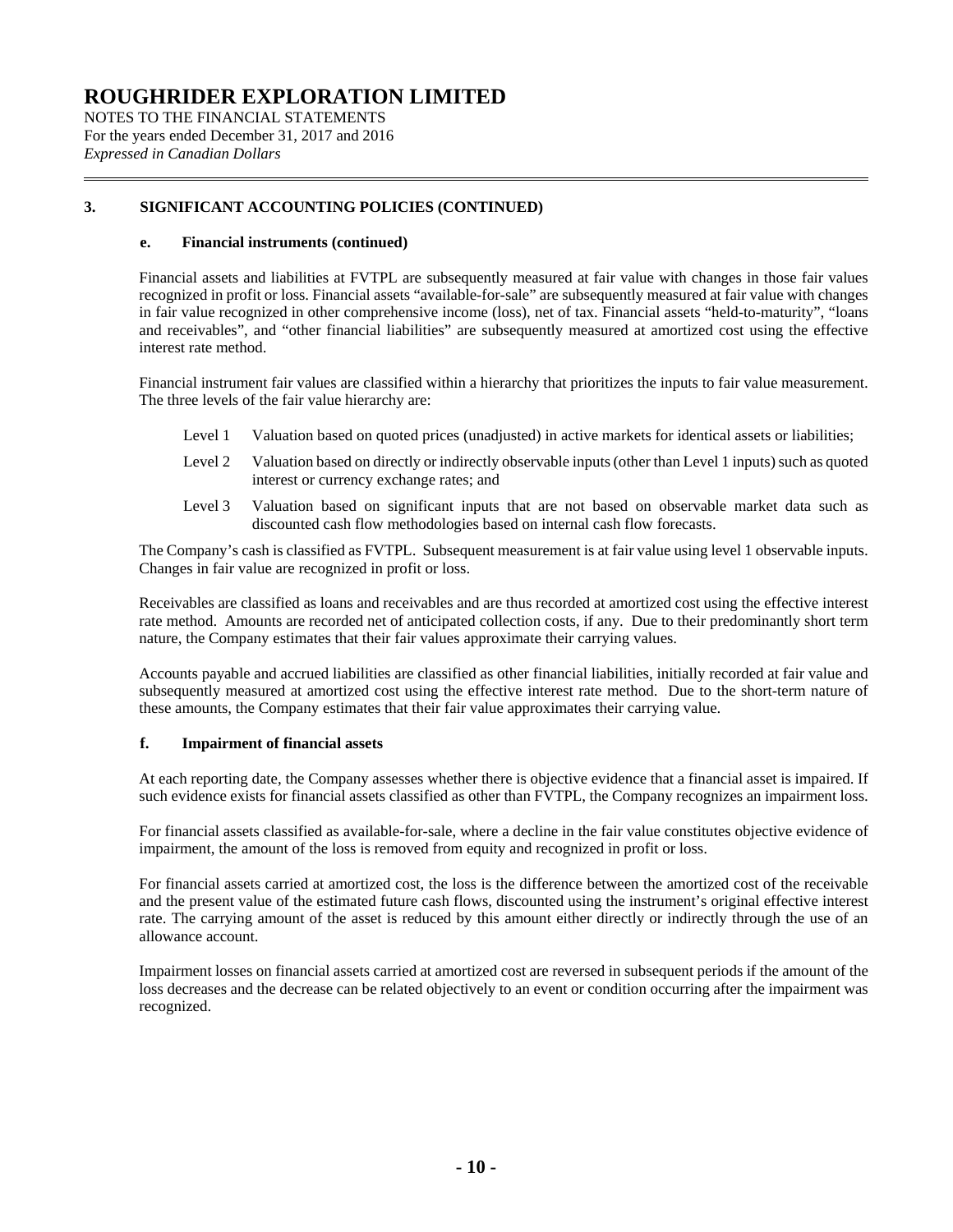NOTES TO THE FINANCIAL STATEMENTS For the years ended December 31, 2017 and 2016 *Expressed in Canadian Dollars*

### **[3.](#page-7-0) SIGNIFICANT ACCOUNTING POLICIES (CONTINUED)**

### **g. Share issuance costs**

Professional, consulting, regulatory and other costs directly attributable to financing transactions are recorded as deferred share issuance costs until the financing transactions are completed, if the completion of the transaction is considered likely; otherwise they are expensed as incurred. Share issuance costs are charged to capital stock when the related shares are issued. Deferred share issuance costs related to financing transactions that are not eventually completed are charged to profit or loss.

### **h. Share-based payments**

The Company applies the fair value method of accounting for all stock option awards. Under this method, compensation expense attributed to the award of options to employees is measured at the fair value of the award on the date of grant, and is recognized over the vesting period of the award. Share-based payments to non-employees are valued based on the fair value of the service received, if reliably determinable, otherwise based on the fair value of the award granted. Valuation is calculated based on the date at which the Company receives the service. If and when the stock options are ultimately exercised, the applicable amounts of other equity reserves are transferred to capital stock.

The fair value of instruments granted is measured using the Black-Scholes Option Pricing Model, taking into account the terms and conditions under which the instruments are granted. The fair value of the awards is adjusted by an estimate of the number of awards that are expected to vest as a result of non-market conditions. At each statement of financial position date, the Company revises its estimates of the number of options that are expected to vest based on the non-market conditions including the impact of the revision to original estimates, if any, with corresponding adjustments to equity.

Warrants issued with a common share, as part of a unit offering, are valued using the residual value method. A value representing the premium to the market-price that is obtained (if any) during the issuance is attributed to the warrant.

### **i. Flow-through shares**

Tax law in Canada permits the Company to transfer certain corporate tax losses to investors for their deduction, through a mechanism known as flow-through shares. When an investor purchases flow-through shares from the Company, the Company recognizes a liability for the premium paid for the flow-through shares that is in excess of the market value of shares without flow-through features at the time of issue. As qualifying expenditures are incurred, the Company decreases the liability for the flow-through share premium and transfers the amounts to profit or loss.

#### **j. Income taxes**

Income tax is recognized in profit or loss except to the extent that it relates to items recognized directly in equity, in which case it is recognized in equity. Current tax expense is the expected tax payable on the taxable income for the year, using tax rates enacted or substantively enacted at period end, adjusted for amendments to tax payable with regards to previous years.

Deferred tax is recorded by providing for temporary differences between the carrying amounts of assets and liabilities for financial reporting purposes and the amounts used for taxation purposes. The following temporary differences are not provided for: goodwill not deductible for tax purposes; the initial recognition of assets or liabilities that affect neither accounting nor taxable loss; and differences relating to investments in subsidiaries to the extent that they will probably not reverse in the foreseeable future. The amount of deferred tax provided is based on the expected manner of realization or settlement of the carrying amount of assets and liabilities, using tax rates enacted or substantively enacted at the statement of financial position date.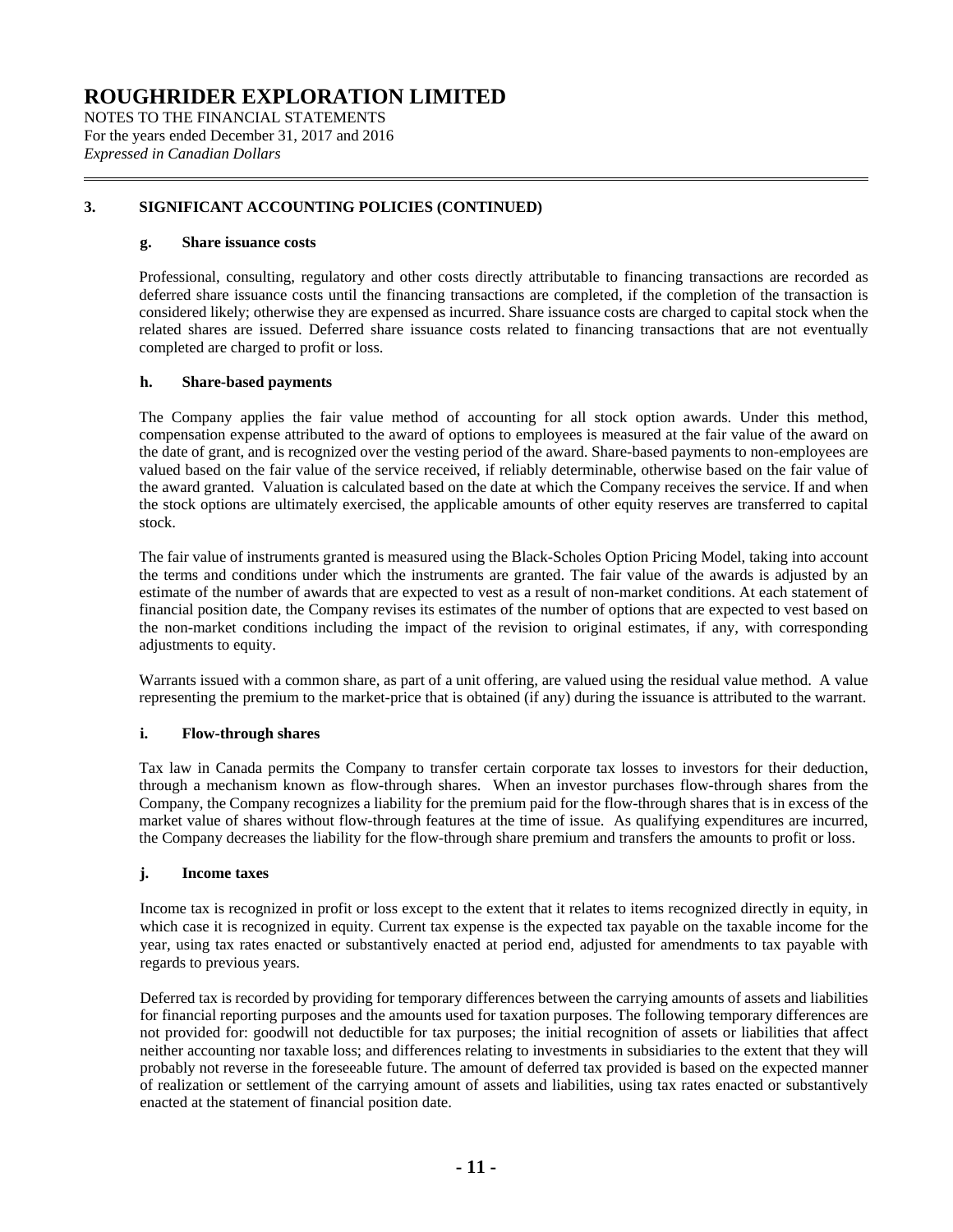NOTES TO THE FINANCIAL STATEMENTS For the years ended December 31, 2017 and 2016 *Expressed in Canadian Dollars*

### **[3.](#page-7-0) SIGNIFICANT ACCOUNTING POLICIES (CONTINUED)**

### **j. Income taxes (continued)**

A deferred tax asset is recognized only to the extent that it is probable that future taxable profits will be available against which the asset can be utilized.

Deferred tax assets and liabilities are offset when there is a legally enforceable right to set off current tax assets against current tax liabilities and when they relate to income taxes levied by the same taxation authority and the Company intends to settle its current tax assets and liabilities on a net basis.

### **k. Loss per share**

The Company presents basic loss per share for its common shares, calculated by dividing the loss attributable to common shareholders of the Company by the weighted average number of common shares outstanding during the period. Diluted loss per share does not adjust the loss attributable to common shareholders or the weighted average number of common shares outstanding when the effect is anti-dilutive.

Shares held in escrow, other than where their release is subject to the passage of time, are not included in the calculation of the weighted average number of shares outstanding.

### **l. Foreign currency translation**

Any transaction denominated in a foreign currency is translated into the functional currency using the exchange rate prevailing at the date of the transaction or the date of valuation where items are re-measured. Foreign exchange gains and losses resulting from the settlement of such transactions and from the translation at period end exchange rates of monetary assets and liabilities denominated in foreign currencies are recognized in profit or loss.

### **m. Decommissioning and restoration provisions**

Decommissioning and restoration provisions are recorded when a present legal or constructive obligation exists as a result of past events where it is probable that an outflow of resources embodying economic benefits will be required to settle the obligation, and a reliable estimate of the amount of the obligation can be made.

The amount recognized as a provision is the best estimate of the consideration required to settle the present obligation at the reporting date, taking into account the risks and uncertainties surrounding the obligation and discount rates. Where a provision is measured using the cash flows estimated to settle the present obligation, its carrying amount is the present value of those cash flows discounted for the market discount rate.

Over time the discounted liability is increased for the changes in the present value based on the current market discount rates and liability risks. When some or all of the economic benefits required to settle a provision are expected to be recovered from a third party, the receivable is recognized as an asset if it is virtually certain that reimbursement will be received and the amount receivable can be measured reliably.

Changes in reclamation estimates are accounted for prospectively as a change in the corresponding capitalized cost.

The Company did not have any decommissioning and restoration provisions for the years presented.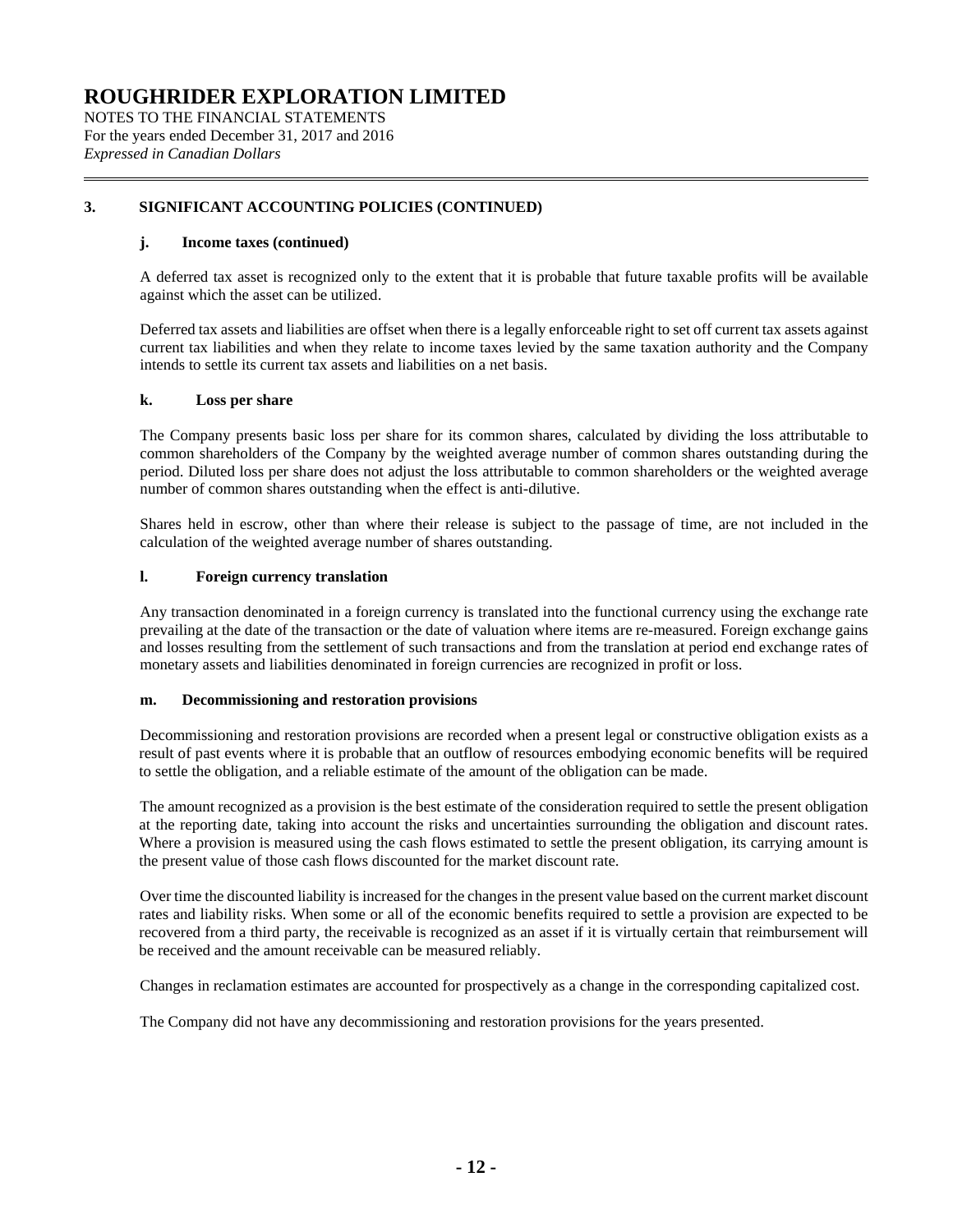NOTES TO THE FINANCIAL STATEMENTS For the years ended December 31, 2017 and 2016 *Expressed in Canadian Dollars*

### **[3.](#page-7-0) SIGNIFICANT ACCOUNTING POLICIES (CONTINUED)**

### **n. Recent accounting pronouncements**

For the Company's year ended December 31, 2018:

*IFRS 7, Financial Instruments: Disclosures* amendment requires additional disclosures on transition from IAS 39 and IFRS 9, and will be effective for the Company's year ended December 31, 2018.

*IFRS 9, Financial Instruments* introduces the new requirements for the classification, measurement and de-recognition of financial assets and financial liabilities. Specifically, *IFRS 9* requires all recognized financial assets that are within the scope of *IAS 39 Financial Instruments: Recognition and Measurement* to be subsequently measured at amortized cost or fair value. The amendment also introduces a third measurement category for financial assets: fair value through other comprehensive income, and includes a single, forward-looking 'expected loss' impairment model. These amendments will be effective for the Company's year ended December 31, 2018.

*IFRS 15, Revenue from Contracts with Customers:* This new standard establishes a new control-based revenue recognition model which could change the timing of revenue recognition.

The effect of these standards on the Company's financial statements is expected to be increased disclosure.

For the Company's year ended December 31, 2019:

*IFRS 16, Leases:* This new standard eliminates the classification of leases as either operating leases or finance leases and introduces a single lessee accounting model which requires the lessee to recognize assets and liabilities for all leases with a term of longer than 12 months.

The Company is in the process of assessing the impact of this accounting standard.

### <span id="page-12-0"></span>**4. EXPLORATION PROPERTY**

### **a. Acquisition costs**

|                                |                 |                                | Other             |           |
|--------------------------------|-----------------|--------------------------------|-------------------|-----------|
|                                | Genesis         | <b>Iron Butte</b>              | Canadian          |           |
|                                | property        | property                       | properties        | Total     |
| Balance, December 31, 2015     | \$<br>1,009,827 | \$<br>$\overline{\phantom{a}}$ | \$<br>11,489<br>S | 1,021,316 |
| Share payment                  | 186,285         |                                |                   | 186,285   |
| Write-off of acquisition costs |                 |                                | (11, 489)         | (11, 489) |
| Balance, December 31, 2016     | 1,196,112       |                                |                   | 1,196,112 |
| Cash payment                   |                 | 33,287                         |                   | 33,287    |
| Share payment                  | 137,500         | 5,250                          |                   | 142,750   |
| Staking costs                  |                 |                                | 31,199            | 31,199    |
| Write-off of acquisition costs |                 |                                | (18, 821)         | (18, 821) |
| Balance, December 31, 2017     | 1,333,612       | 38,537                         | 12.378            | 1,384,527 |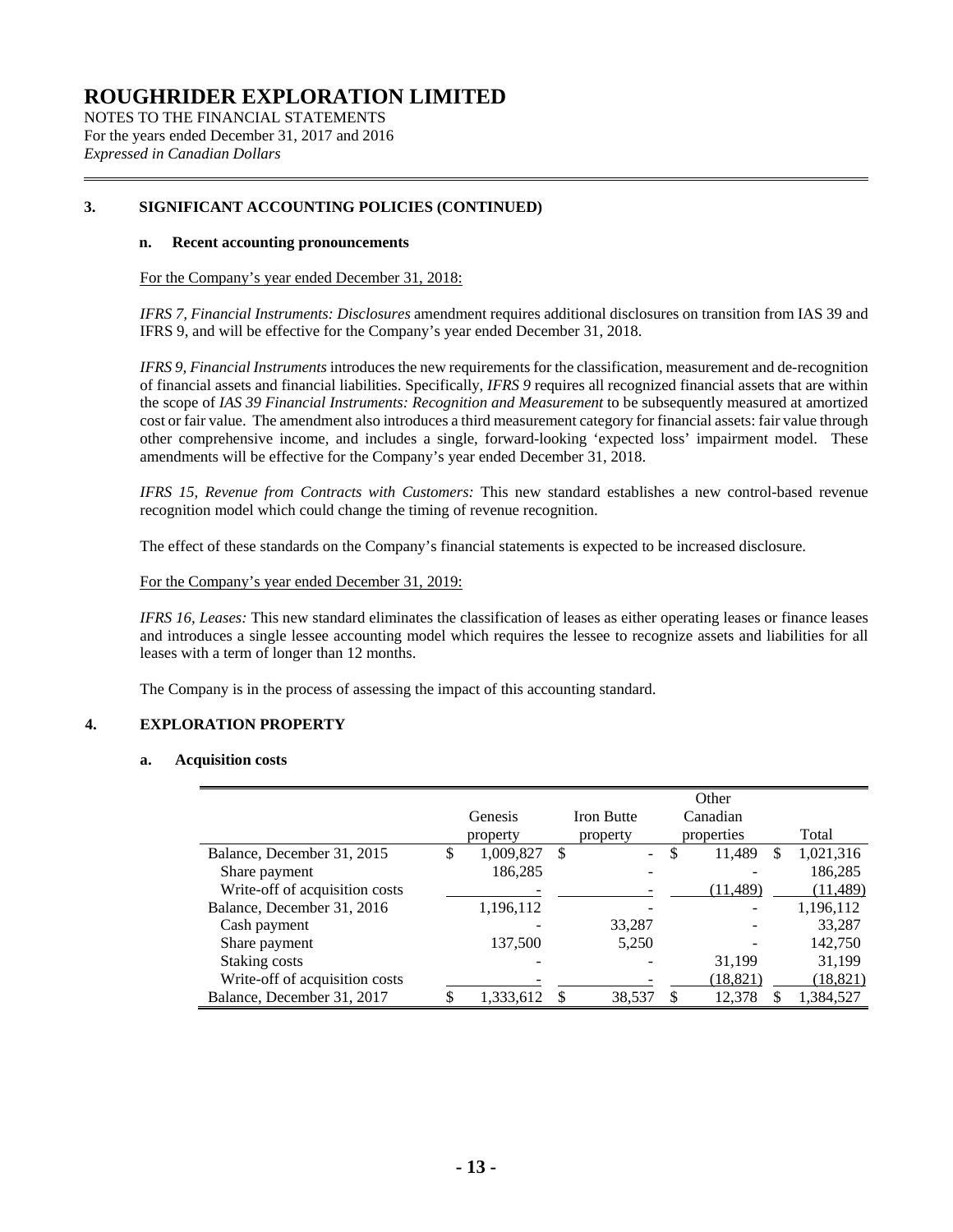NOTES TO THE FINANCIAL STATEMENTS For the years ended December 31, 2017 and 2016 *Expressed in Canadian Dollars*

### **[4.](#page-12-0) EXPLORATION PROPERTY (CONTINUED)**

### **a. Acquisition costs (continued)**

### *Genesis property*

On July 16, 2014, the Company entered into an option agreement, subsequently amended, with Kivalliq Energy Corp, ("Kivalliq") under which Roughrider may earn up to an 85% interest in Kivalliq's Genesis uranium project (the "Genesis property") located in the Athabasca Basin region of Canada.

Under the terms of the amended option agreement, the Company may earn an initial 50% interest by making cash payments, incurring expenditures, and issuing shares as follows:

|                                        | Payments         | Expenditures       | Common shares            |
|----------------------------------------|------------------|--------------------|--------------------------|
| On the effective date of the agreement | $$125,000^{(1)}$ | N/A                | 1,969,828(1)             |
| On or before December 31, 2014         | N/A              | $$1,000,000^{(1)}$ | N/A                      |
| On signing of the amending agreement   | $$400,000^{(1)}$ | N/A                | N/A                      |
| On or before August 31, 2016           | N/A              | N/A                | 1,969,828 <sup>(4)</sup> |
| On or before August 31, 2017           | $$175,000^{(2)}$ | \$1,100,000        | N/A                      |
| Total                                  | \$700,000        | $$2,100,000^{(3)}$ | 3,939,656                |

(1) This amount has been paid, this expenditure incurred, or these shares issued as of December 31, 2015.

 $^{(2)}$  This amount was paid, at Roughrider's election, through the issuance of 2,500,000 shares with a fair value of \$137,500 on August 30, 2017, the date of issue.

 $^{(3)}$  As of December 31, 2017, the Company has incurred cumulative expenditures of \$2,149,419 including GST, as allowed under the amended option agreement.

(4) These shares have been issued as of December 31, 2016.

As at December 31, 2017, all requirements above have been met and the Company has earned a 50% interest in the Genesis property.

The Company may acquire a further 35% interest (for an aggregate 85% interest) by making cash payments, incurring expenditures, and issuing shares as follows:

|                              | Payments         | Expenditures | Common shares |
|------------------------------|------------------|--------------|---------------|
| On or before August 31, 2018 | $$250,000^{(1)}$ | N/A          | N/A           |
| On or before August 31, 2019 | $$450,000^{(1)}$ | \$2,500,000  | N/A           |

(1) This amount may be paid either in cash or in shares, at Roughrider's election.

During the year ended December 31, 2016, Roughrider acquired additional claims within the boundary of the Genesis project for the issuance of 75,000 common shares, valued at \$9,000, and the creation of a 2% net smelter returns royalty ("NSR") on production from the area covered by the licenses. The NSR may be reduced to 1% by the payment of \$500,000 within six months of publishing a feasibility study incorporating the area covered by the licences.

### *Iron Butte property*

On June 21, 2017, the Company entered into an option agreement under which Roughrider may earn a 100% interest in certain mining claims comprising the Iron Butte oxide gold-silver project in Lander County, Nevada (the "Iron Butte property").

Under the terms of the option agreement, the Company may earn a 100% interest by making cash payments and issuing shares as follows: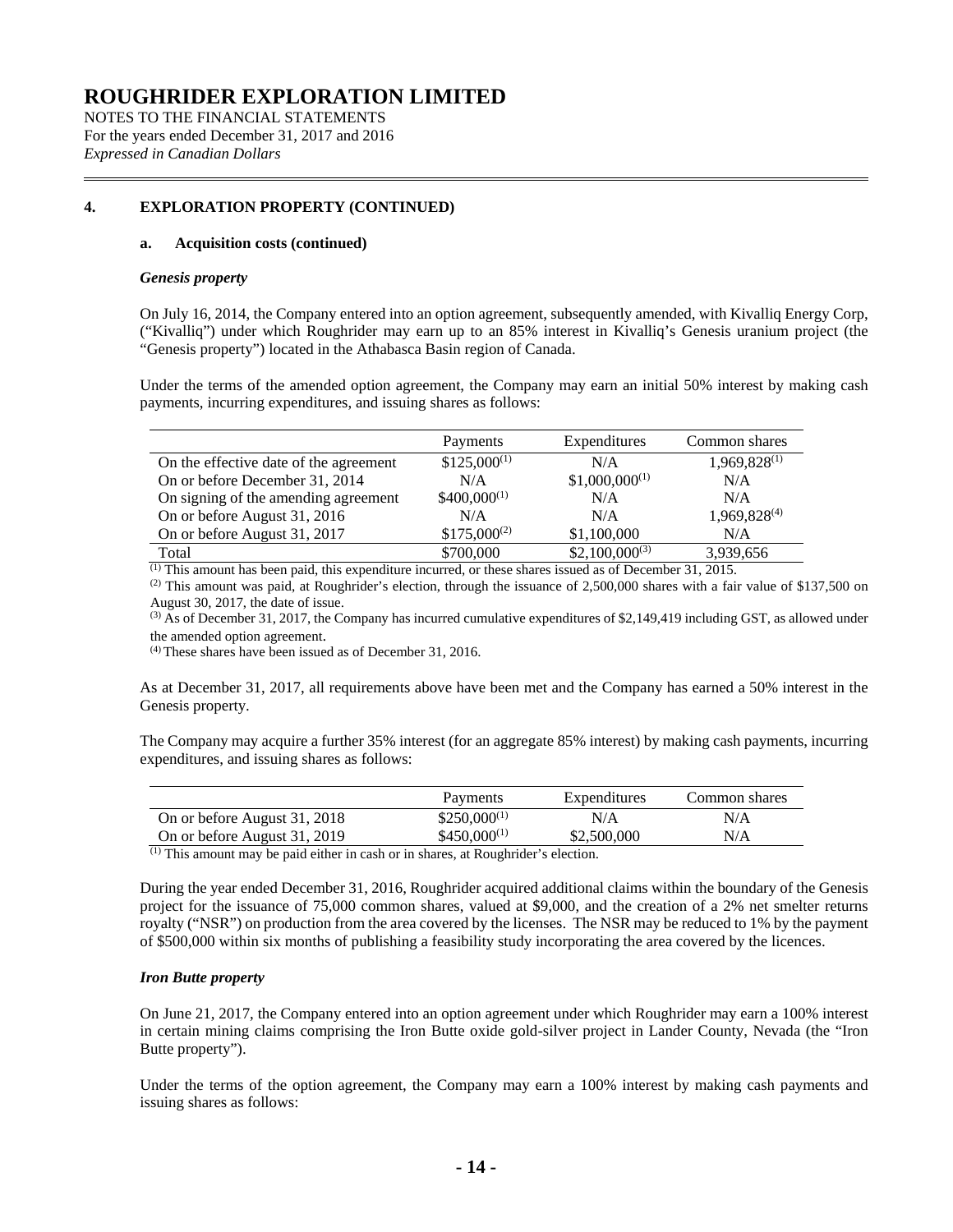NOTES TO THE FINANCIAL STATEMENTS For the years ended December 31, 2017 and 2016 *Expressed in Canadian Dollars*

### **[4.](#page-12-0) EXPLORATION PROPERTY (CONTINUED)**

### **a. Acquisition costs (continued)**

### *Iron Butte property (continued)*

|                                        | Payments          | Common shares  |
|----------------------------------------|-------------------|----------------|
| On the effective date of the agreement | $US$25,000^{(1)}$ | $75,000^{(1)}$ |
| On or before June 27, 2018             | US\$50,000        | 125,000        |
| On or before June 27, 2019             | US\$75,000        | 200,000        |
| On or before June 27, 2020             | US\$100,000       | 250,000        |
| On or before June 27, 2021             | US\$150,000       | 350,000        |
| On or before June 27, 2022             | US\$200,000       | 500,000        |
| On or before June 27, 2023             | US\$400,000       | Nil            |
| Total                                  | US\$1,000,000     | 1,500,000      |

(1) US\$25,000 has been paid and 75,000 common shares valued at \$5,250 issued as of December 31, 2017.

Following exercise of the option until commencement of commercial production, the Company must also pay an advance royalty payment of US\$2,000 monthly, which will be credited against a 2.5% NSR retained by the Optionor.

Upon making a production decision in respect of the Iron Butte property, the Company must make a further US\$1,000,000 payment and issue an additional 500,000 common shares.

Following commencement of commercial production, the Company must make cash bonus payments as follows: US\$500,000 for every 1,000,000 ounces of gold produced from the Iron Butte property, and US\$500,000 for every 10,000,000 ounces of silver produced from the Iron Butte property.

### *Sabin property*

On March 3, 2017, the Company entered into a letter agreement with Commander Resources Ltd. ("Commander") to acquire up to a 100% interest in Commander's Sabin zinc-copper-silver property in Northwestern Ontario, Canada. On June 2, 2017, the Company terminated the letter agreement.

During the year ended December 31, 2017 the Company also staked certain claims contiguous to the Sabin property in Northwestern Ontario, Canada at a cost of \$18,821; these costs were written off as at December 31, 2017 as the Company has no intentions of advancing the project.

### *Silver Ace property*

On November 16, 2017, the Company acquired, by staking, the Silver Ace property, located near Houston, BC, at a cost of \$6,189.

### *Sterling property*

On November 22, 2017, the Company acquired, by staking, the Sterling property, located near Houston, BC, at a cost of \$6,189.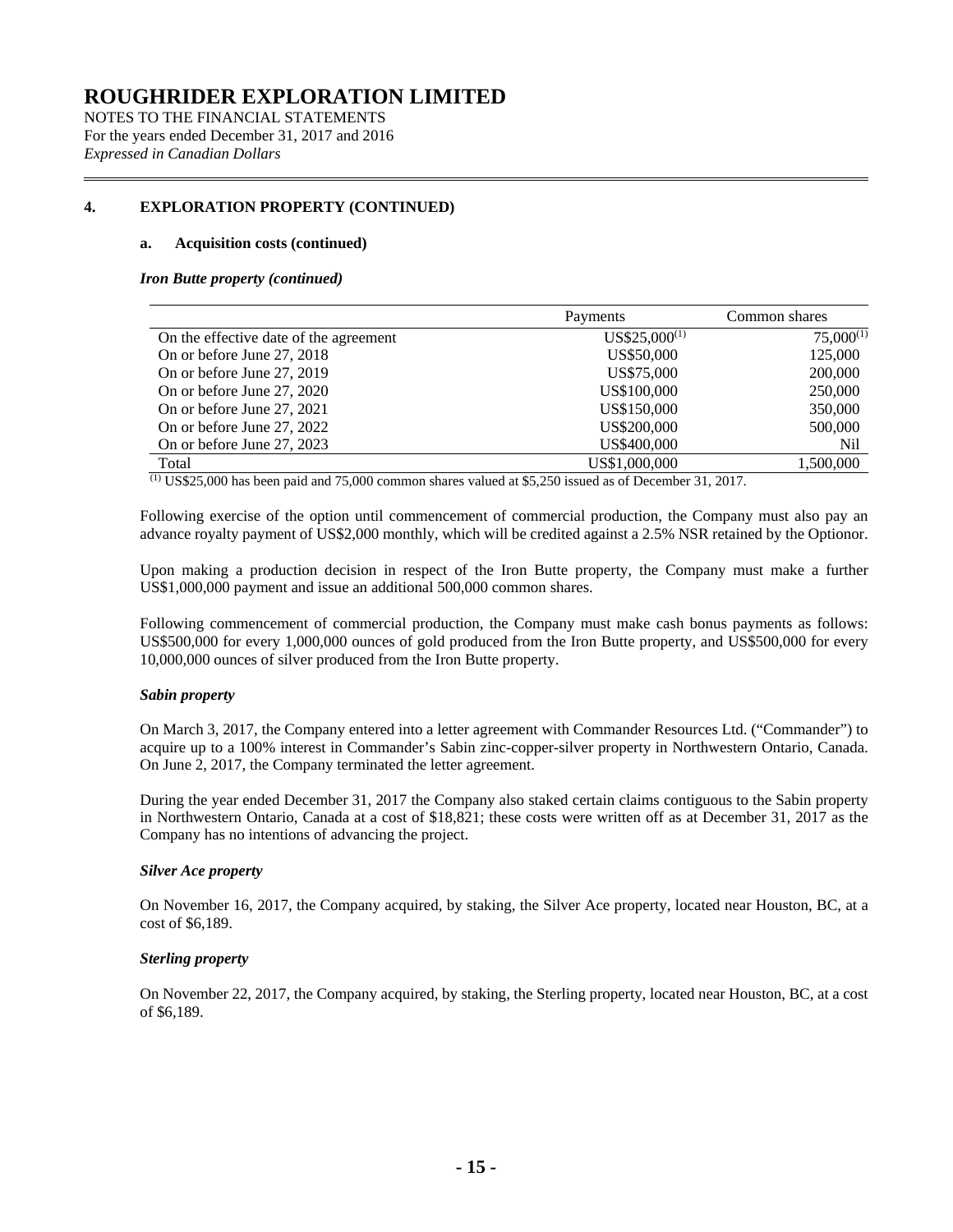NOTES TO THE FINANCIAL STATEMENTS For the years ended December 31, 2017 and 2016 *Expressed in Canadian Dollars*

### **[4.](#page-12-0) EXPLORATION PROPERTY (CONTINUED)**

### **b. Exploration expenses**

The Company incurred the following exploration expenditures during the year ended December 31, 2017 and 2016:

|                             | 2017          | 2016          |
|-----------------------------|---------------|---------------|
|                             |               |               |
| Assays                      | \$<br>641     | \$<br>227     |
| Consultants (data analysis) | 6,764         | 39,926        |
| Filing fees                 | 39            | 2,439         |
| Fuel                        | 11,686        | 4,863         |
| Geological consulting       | 16,344        |               |
| Geological survey           | 241,366       | 55,310        |
| Helicopter                  |               | 15,400        |
| Mapping                     |               | 500           |
| Materials                   | 278           | 2,080         |
| Meals                       | 398           | 168           |
| Other                       | 1,115         |               |
| Parking                     |               | 81            |
| Personnel time              | 13,701        | 30,217        |
| Transportation              | 9,686         |               |
| Travel                      | 10,126        | 14,508        |
| Total                       | \$<br>312,144 | \$<br>165,719 |

### **5. FLOW THROUGH PREMIUM LIABILITY**

On December 21, 2017, the Company completed a flow-through private placement of 3,333,000 flow-through units at a price of \$0.06 per flow-through unit for gross proceeds of \$199,980. Each flow-through unit consisted of one flow-through share and one-half of one share purchase warrant, each warrant exercisable into one non-flow-through common share at a price of \$0.10 per share. A \$33,330 flow-through share premium liability was recorded pursuant to this financing. Upon incurring qualifying expenditures of \$2,089 for the year ended December 31, 2017, the flowthrough share premium liability was partially extinguished, and a recovery of this liability was recorded in the Statements of Loss and Comprehensive Loss, in the amount of \$348.

On December 30, 2016, the Company completed a flow-through private placement of 5,101,000 flow-through shares at a price of \$0.06 per share for gross proceeds of \$306,060. A \$51,010 flow-through share premium liability was recorded pursuant to this financing. Upon incurring qualifying expenditures of \$306,060 for the year ended December 31, 2017, the flow-through share premium liability was extinguished, and a recovery of this liability was recorded in the Statements of Loss and Comprehensive Loss, in the amount of \$51,010.

### **6. CAPITAL STOCK**

#### **Authorized**

Unlimited common shares with no par value and unlimited preferred shares with no par value.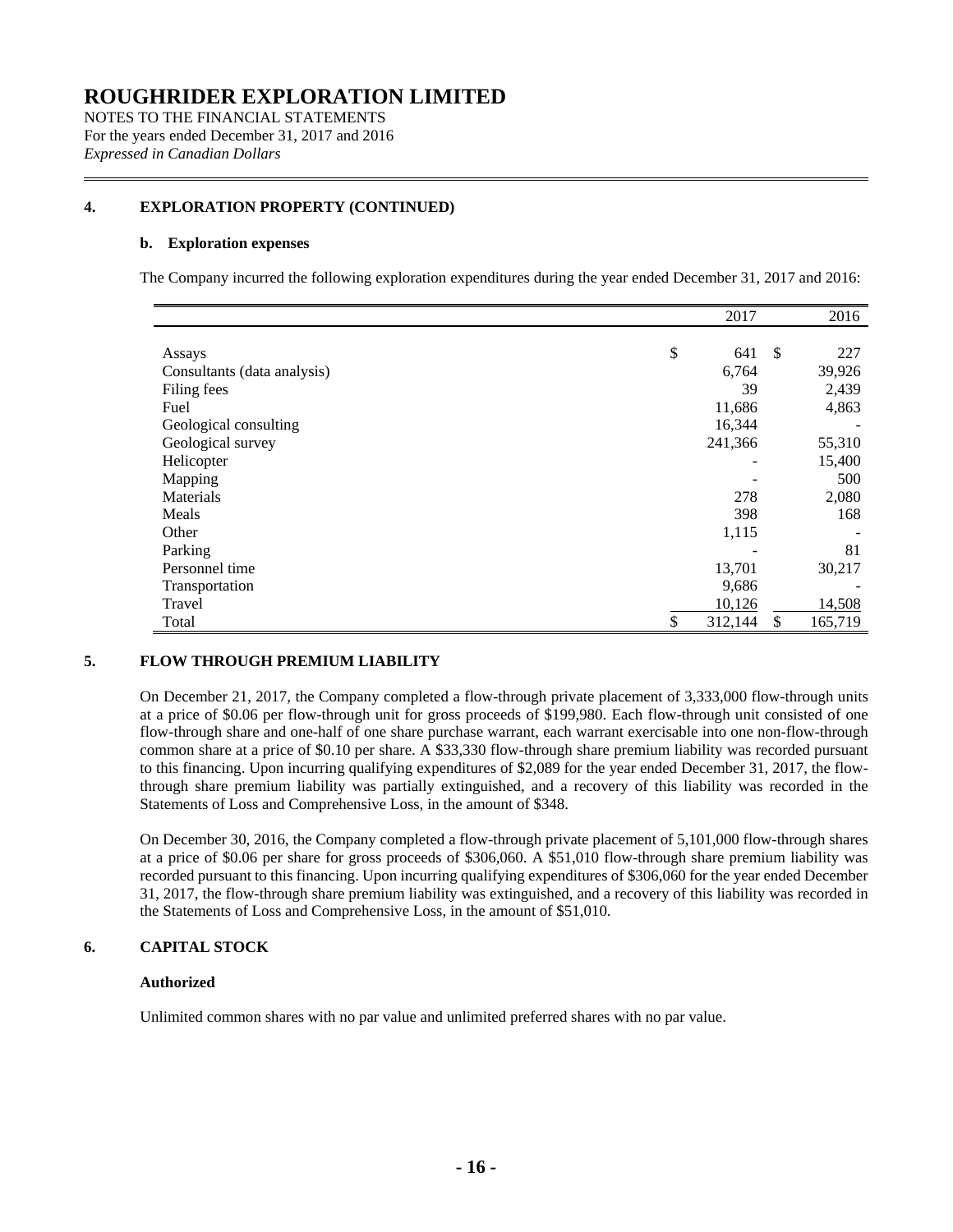NOTES TO THE FINANCIAL STATEMENTS For the years ended December 31, 2017 and 2016 *Expressed in Canadian Dollars*

### **6. CAPITAL STOCK (CONTINUED)**

### **Issuances**

### *2016 transactions*

On February 2, 2016, the Company completed a private placement of 1,035,147 common shares at a price of \$0.07 per share for gross proceeds of \$72,460. Each unit consisted of one common share and one warrant. Each whole warrant entitles the holder to purchase one common share at a price of \$0.12 per share until February 1, 2018. The Company paid cash finder's fees of \$3,000 and issued 42,857 finder's warrants valued at \$1,300. The finder's warrants have the same terms as the warrants bundled in the units. The Company incurred additional costs of \$1,619 in connection with this financing.

On May 30, 2016, the Company acquired additional exploration property in exchange for the issuance of 75,000 shares valued at \$9,000 and a 2% NSR royalty on the property. The NSR may be reduced to 1% by the payment of \$500,000 within six months of publishing a feasibility study incorporating the area covered by the licenses. The Company incurred additional costs of \$534 in connection with this acquisition.

On August 30, 2016, the Company made a share payment to Kivalliq of 1,969,828 shares which was due under the Genesis property option agreement described in Note 4. These shares were issued at a price of \$0.09 for a total value of \$177,285.

On December 30, 2016, the Company closed the first tranche of a flow-through private placement of 5,101,000 flowthrough units (the "2016 FT Units") at a price of \$0.06 per 2016 FT Unit for aggregate proceeds of \$306,060 and an aggregate of 5,150,000 non-flow-through common shares (the "2016 Non-FT Shares") at a price of \$0.05 per Non-FT Share for aggregate proceeds of \$257,500. The 2016 FT Units consist of one flow-through common share and one half of one share purchase warrant. Each whole warrant entitles the holder to purchase one non-flow-through common share at a price of \$0.10 per common share until December 30, 2018. The Company paid cash finder's fees of \$14,704 and issued 245,070 finder's warrants with a Black-Scholes valuation of \$6,684. The finder's warrants have the same terms as the warrants bundled in the units. The Company incurred additional costs of \$22,963 in connection with this financing.

### *2017 transactions*

On January 5, 2017, the Company closed the final tranche of the non-brokered private placement financing and issued 200,000 additional non-flow through shares for proceeds of \$10,000. The Company incurred additional costs of \$321 in connection with this financing.

On July 13, 2017, the Company issued 75,000 common shares valued at \$5,250 due under the Iron Butte property option agreement described in Note 4.

On August 30, 2017, the Company issued 2,500,000 common shares valued at \$137,500 which was due under the Genesis property option agreement described in Note 4.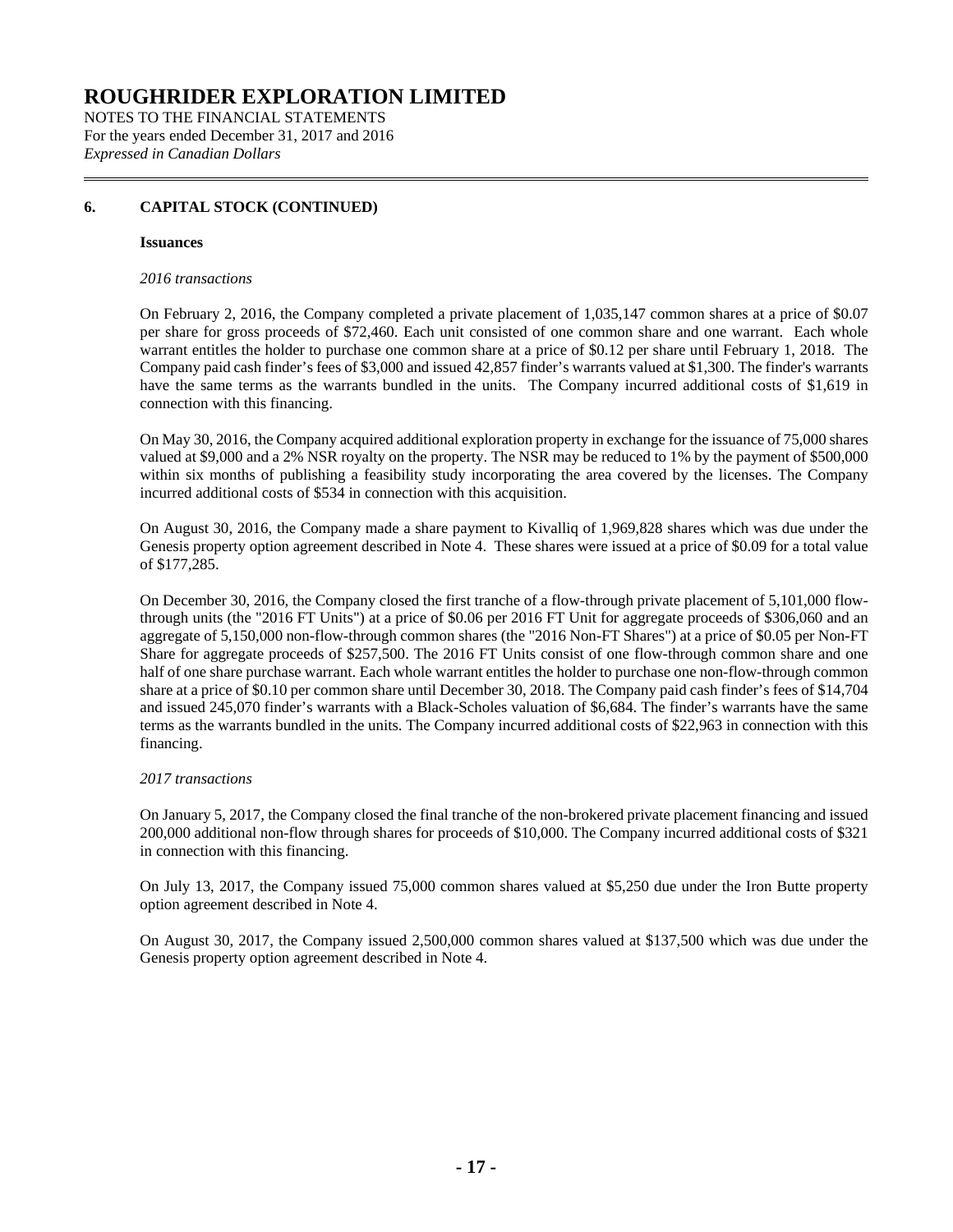NOTES TO THE FINANCIAL STATEMENTS For the years ended December 31, 2017 and 2016 *Expressed in Canadian Dollars*

### **6. CAPITAL STOCK (CONTINUED)**

#### **Issuances (continued)**

### *2017 transactions (continued)*

On December 21, 2017, the Company closed a flow-through private placement of 3,333,000 flow-through units (the "2017 FT Units") at a price of \$0.06 per 2017 FT Unit for aggregate proceeds of \$199,980, 600,000 non-flow-through units (the "2017 Non-FT Units") at a price of \$0.05 per 2017 Non-FT Unit for aggregate proceeds of \$30,000, and an aggregate of 4,000,000 non-flow-through common shares (the "2017 Non-FT Shares") at a price of \$0.05 per 2017 Non-FT Share for aggregate proceeds of \$200,000. The 2017 FT Units consist of one flow-through common share and one half of one share purchase warrant, and the 2017 Non-FT Units consist of one common share and one share purchase warrant. Each whole warrant entitles the holder to purchase one non-flow-through common share at a price of \$0.10 per common share until December 21, 2019. The Company paid cash finder's fees of \$14,349 and issued 243,810 finder's warrants valued at \$6,888. The finder's warrants have the same terms as the warrants bundled in the units. The Company incurred additional costs of \$9,350 in connection with this financing.

### **Escrowed shares**

As at December 31, 2017, the Company has nil shares held in escrow (2016 – 972,000). Tranches of 15% (486,000 shares each) were released every 6 months, with the final tranche being released on July 16, 2017.

### **Stock options**

The Company has established a share purchase option plan whereby the Board of Directors may grant options to directors, officers, employees or consultants.

The Company has been authorized by its shareholders to grant stock options numbering up to ten percent (10%) of the number of common shares issued and outstanding. Under the plan, the exercise price of each option shall be determined by the directors but will in no event be less than the discount market price for the common shares. Stock options granted are subject to a maximum term of 10 years and vest at the discretion of the Board of Directors. Options granted to consultants performing investor relations activities shall vest over a minimum of 12 months with no more than one quarter of such options vesting in any 3-month period.

Details of stock option activity are as follows:

|                                         | Number of options | Weighted average<br>exercise price |
|-----------------------------------------|-------------------|------------------------------------|
| Outstanding, December 31, 2015          | 1,950,000         | \$0.22                             |
| Granted                                 | 450,000           | \$0.10                             |
| Outstanding, December 31, 2016 and 2017 | 2,400,000         | \$0.20                             |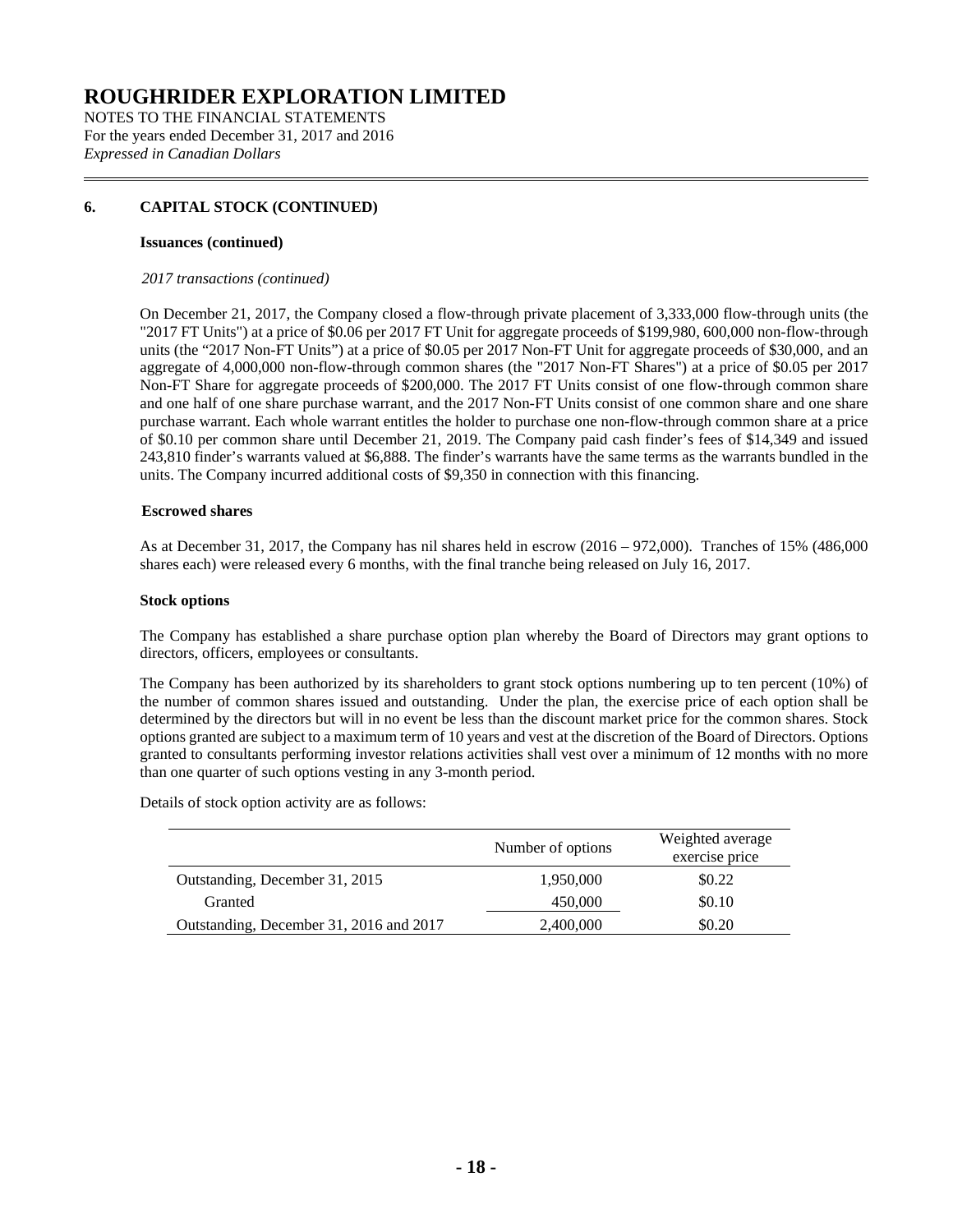NOTES TO THE FINANCIAL STATEMENTS For the years ended December 31, 2017 and 2016 *Expressed in Canadian Dollars*

### **6. CAPITAL STOCK (CONTINUED)**

### **Stock options (continued)**

The following table summarizes information about stock options outstanding and exercisable to directors, officers, employees and consultants as at December 31, 2017:

| Grant date    | Expiry date                                 | Exercise<br>price | Number of options<br>outstanding and<br>exercisable | Remaining<br>contractual life |
|---------------|---------------------------------------------|-------------------|-----------------------------------------------------|-------------------------------|
| Aug. 7, 2014  | Aug. 7, 2019                                | \$0.22            | 1,950,000                                           | $1.60$ years                  |
| Feb. 1, 2016  | Feb. 1, 2021                                | \$0.12            | 250,000                                             | 3.09 years                    |
| Dec. 20, 2016 | Dec. 20, 2021                               | \$0.07            | 200,000                                             | 3.97 years                    |
|               | Weighted average remaining contractual life |                   |                                                     | $2.40$ years                  |

The fair values of stock options granted were calculated using the Black-Scholes Option Pricing Model, based on the following weighted average assumptions:

|                                 | December 31, 2017 | December 31, 2016 |
|---------------------------------|-------------------|-------------------|
| Exercise price                  |                   | \$0.10            |
| Average risk-free interest rate |                   | 0.88%             |
| Expected dividend yield         |                   | $0.00\%$          |
| Expected stock price volatility |                   | 120.74%           |
| Expected life                   |                   | 5.00 years        |
| Value per option                |                   | \$0.047           |

### **Warrants**

Details of warrant activity are as follows:

|                                | Number of warrants | Weighted average<br>exercise price |  |  |
|--------------------------------|--------------------|------------------------------------|--|--|
| Outstanding, December 31, 2015 | 7,653,896          | \$0.32                             |  |  |
| <b>Issued</b>                  | 3,873,574          | \$0.11                             |  |  |
| Expired                        | (603, 420)         | \$0.21                             |  |  |
| Outstanding, December 31, 2016 | 10,924,050         | \$0.25                             |  |  |
| <b>Issued</b>                  | 2,510,310          | \$0.10                             |  |  |
| Expired                        | (7,050,476)        | \$0.32                             |  |  |
| Outstanding, December 31, 2017 | 6.383.884          | \$0.10                             |  |  |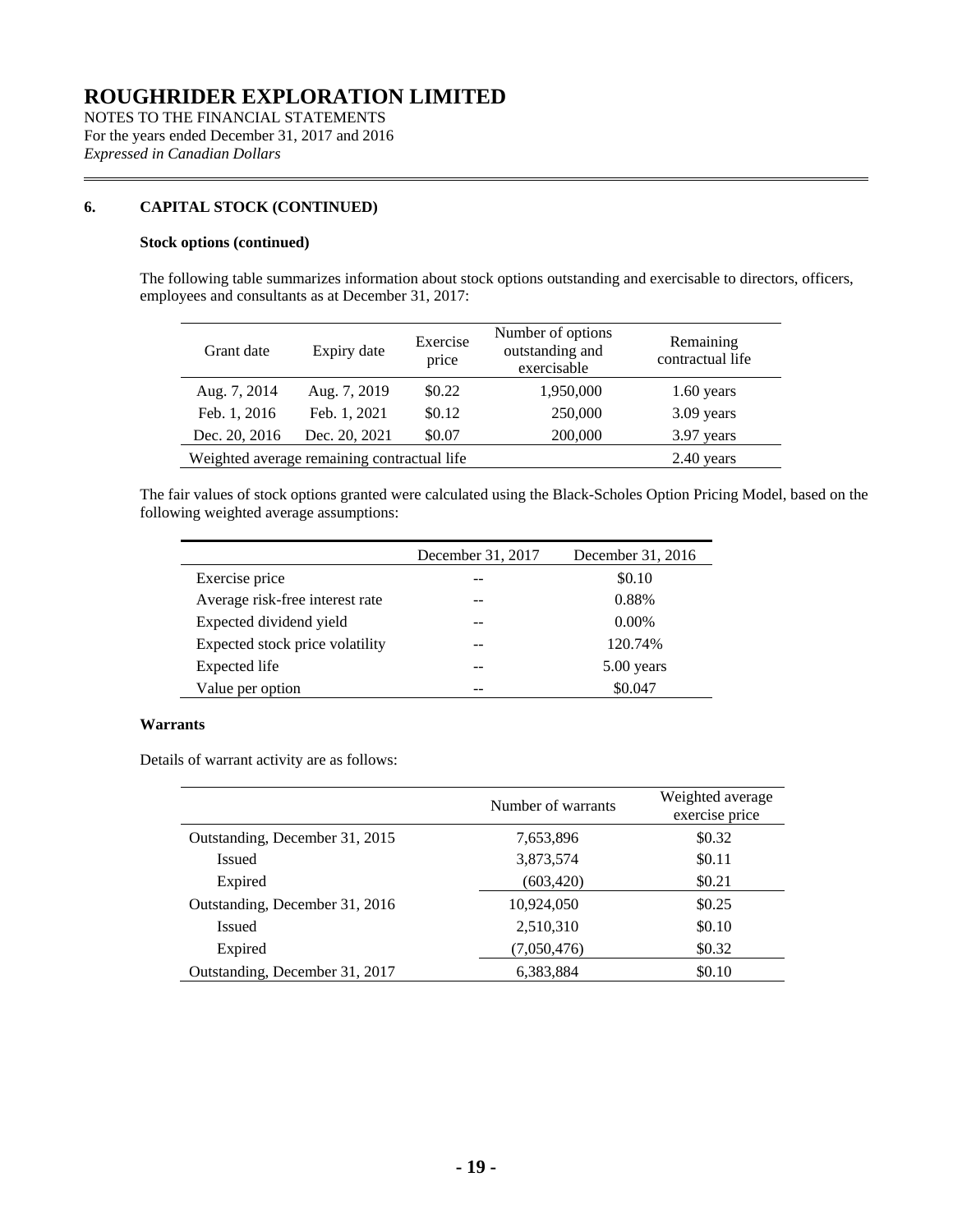NOTES TO THE FINANCIAL STATEMENTS For the years ended December 31, 2017 and 2016 *Expressed in Canadian Dollars*

### **6. CAPITAL STOCK (CONTINUED)**

### **Warrants (continued)**

As at December 31, 2017, the outstanding stock purchase warrants were as follows:

|                                              | Exercise price | Number of warrants | Remaining    |  |
|----------------------------------------------|----------------|--------------------|--------------|--|
| Expiry date                                  |                | contractual life   |              |  |
| February 1, 2018                             | \$0.12         | $1,078,004^{(1)}$  | $0.09$ years |  |
| December 30, 2018                            | \$0.10         | $2,795,570^{(2)}$  | $1.00$ years |  |
| December 21, 2019                            | \$0.10         | $2,510,310^{(3)}$  | $1.97$ years |  |
| Weighted average remaining contractual life: |                |                    | 1.23 years   |  |

 $(1)$  42,857 of which are finder's warrants. These warrants expired unexercised subsequent to December 31, 2017.

 $(2)$  245,070 of which are finder's warrants

 $(3)$  243,810 of which are finder's warrants

The fair values of the finder's warrants issued were calculated using the Black-Scholes Option Pricing Model, based on the following weighted average assumptions:

|                                 | December 31, 2017 | December 31, 2016 |
|---------------------------------|-------------------|-------------------|
| Exercise price                  | \$0.10            | \$0.10            |
| Average risk-free interest rate | 1.66%             | 0.76%             |
| Expected dividend yield         | $0.00\%$          | $0.00\%$          |
| Expected stock price volatility | 125.25%           | 110.31%           |
| <b>Expected</b> life            | $2.00$ years      | $2.00$ years      |
| Value per warrant               | \$0.029           | \$0.027           |

### **7. CRITICAL ACCOUNTING ESTIMATES AND JUDGMENTS**

The preparation of financial statements requires management to use judgement in making estimates and assumptions that affect the application of accounting policies and the reported amounts of assets, liabilities, income and expenses. Management has made judgements in a number of areas in preparing these financial statements. Those judgements that have the most significant effect on the amounts recognised in the financial statements are the determination whether the entity remains a going concern, and the assessment of impairment indicators for the Company's exploration property acquisition costs. Areas of critical accounting estimates include share-based payments and warrants and deferred tax assets.

### **Critical judgements**

#### **a. Going Concern**

These statements have been prepared on the assumption that the Company is able to continue as a going concern. Additional information relating to the going concern assumption is disclosed in Note 1.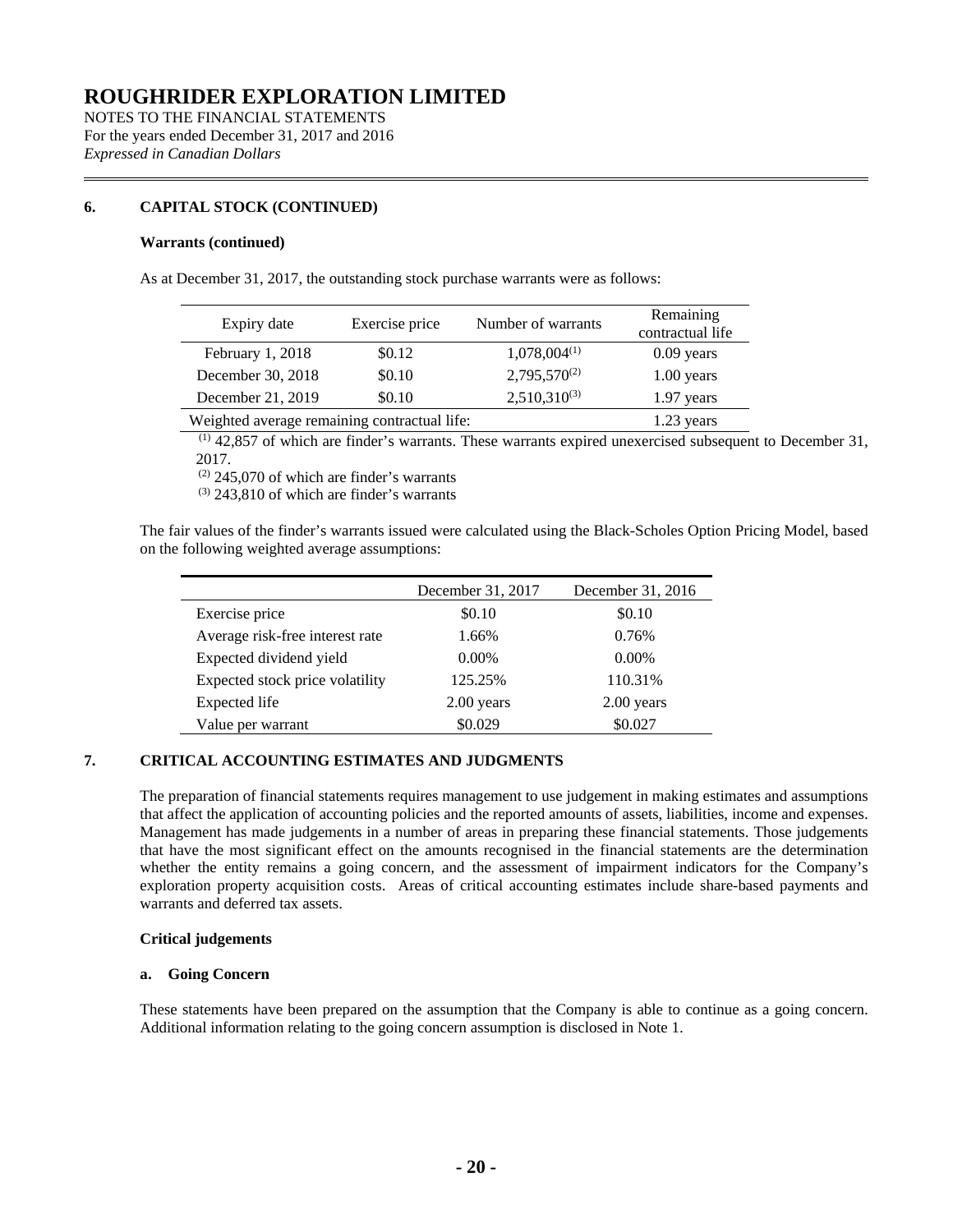NOTES TO THE FINANCIAL STATEMENTS For the years ended December 31, 2017 and 2016 *Expressed in Canadian Dollars*

### **7. CRITICAL ACCOUNTING ESTIMATES AND JUDGMENTS (CONTINUED)**

### **Critical judgements (continued)**

### **b. Impairment of Exploration Property Acquisition Costs**

Management's judgement is that there are no significant indicators of impairment of exploration property acquisition costs other than those related to the Sabin property. Further, ownership in exploration properties involves certain inherent risks due to the difficulties of determining and obtaining clear title to claims as well as the potential for problems arising from the frequently ambiguous conveyance history characteristics of many exploration properties. Also, the Company must periodically apply to the relevant government entities for exploration-licence renewals, extensions and conversions and is subject to those entities' decisions. The Company has investigated ownership of its exploration properties and in management's judgement, ownership of its exploration property interests are in good standing at December 31, 2017.

#### **Key sources of estimation uncertainty**

#### **a. Share-based payments and warrants**

Determining the fair value of options and warrants requires the exercise of judgement related to the choice of a pricing model, the estimation of stock price volatility, the expected forfeiture rate and the expected term of the underlying instruments. Option and warrant pricing models require the input of highly subjective assumptions including the expected price volatility and expected life. Changes in the subjective input assumptions can materially affect the fair value estimate, and therefore the existing models do not necessarily provide a reliable single measure of the fair value of the Company's options or warrants at the date of grant. Any changes in the estimates or inputs utilized to determine fair value could result in a significant impact on the Company's future operating results or on other components of equity. Refer to Note 6 for a summary of assumptions used.

### **b. Deferred tax assets**

The estimation of income taxes includes evaluating the recoverability of deferred tax assets based on an assessment of the Company's ability to utilize the underlying future tax deductions against future taxable income prior to expiry of those deductions. Management assesses whether it is probable that some or all of the deferred income tax assets will not be realized. The ultimate realization of deferred tax assets is dependent upon the generation of future taxable income. To the extent that management's assessment of the Company's ability to utilize future tax deductions changes, the Company would be required to recognize more or fewer deferred tax assets, and future income tax provisions or recoveries could be affected.

Actual results may differ from the estimates made. Judgements and estimates, and their underlying assumptions, are reviewed on an ongoing basis. Revisions to accounting estimates or judgements are recognized in the period in which the estimates are revised and in any future periods affected.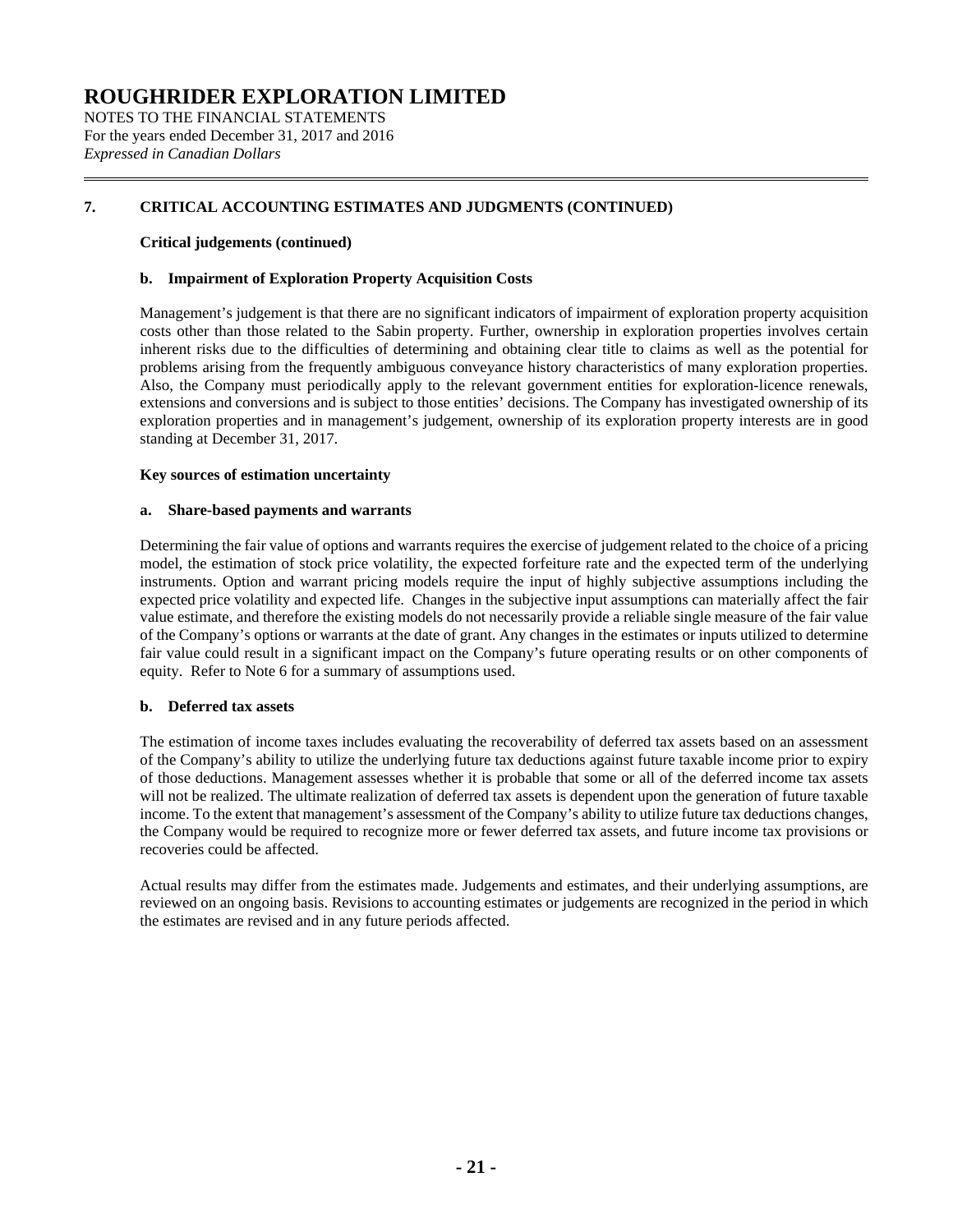NOTES TO THE FINANCIAL STATEMENTS For the years ended December 31, 2017 and 2016 *Expressed in Canadian Dollars*

### **8. INCOME TAXES**

A reconciliation of income taxes at statutory rates with the reported taxes is as follows:

|                                            | 2017            | 2016     |            |
|--------------------------------------------|-----------------|----------|------------|
|                                            |                 |          |            |
| Loss for the year                          | \$<br>(712,681) | <b>S</b> | (530, 171) |
|                                            |                 |          |            |
| Expected income tax recovery               | \$<br>(185,000) | S        | (138,000)  |
| Impact of flow-through shares              | 80,000          |          | 30,000     |
| Non-deductible expenses                    | (13,000)        |          | 2,000      |
| Share issuance cost                        | (6,000)         |          | (11,000)   |
| Other                                      | 5,000           |          | 1,000      |
| Change in unrecognized deferred tax assets | 119,000         |          | 116,000    |
| Total income tax recovery                  | \$              | \$       |            |

In September 2017, the British Columbia (BC) Government proposed changes to the general corporate income tax rate to increase the rate from 11% to 12% effective January 1, 2018 and onwards. This change in tax rate was substantively enacted on October 26, 2017. The relevant deferred tax balances have been re-measured to reflect the increase in the Company's combined Federal and Provincial (BC) general corporate income tax rate from 26% to 27%.

The significant components of the Company's unrecorded deferred tax assets are as follows:

|                                                 |   | 2017      |   | 2016      |
|-------------------------------------------------|---|-----------|---|-----------|
| Deferred Tax Assets                             |   |           |   |           |
| Share issuance costs                            | S | 25,000    | S | 35,000    |
| <b>Exploration</b> expenses                     |   | 354,000   |   | 353,000   |
| Non-capital losses available for future periods |   | 468,000   |   | 340,000   |
|                                                 |   | 847,000   |   | 728,000   |
| Unrecognized deferred tax assets                |   | (847,000) |   | (728,000) |
| Net deferred tax assets                         | S |           |   |           |

The significant components of the Company's unrecognized temporary differences and tax losses are as follows:

|                              | 2017         | <b>Expiry Date</b><br>Range |               | 2016      | <b>Expiry Date</b><br>Range |
|------------------------------|--------------|-----------------------------|---------------|-----------|-----------------------------|
| Share issuance costs         | \$<br>96,000 | 2019 to 2022                | <sup>\$</sup> | 133,000   | 2017 to 2021                |
| <b>Exploration</b> expenses  | 1,361,000    | No expiry                   |               | 1,359,000 | No expiry                   |
| Non-capital losses           |              |                             |               |           |                             |
| available for future periods | 801,000      | 2031 to 2037                |               | 1,308,000 | 2031 to 2036                |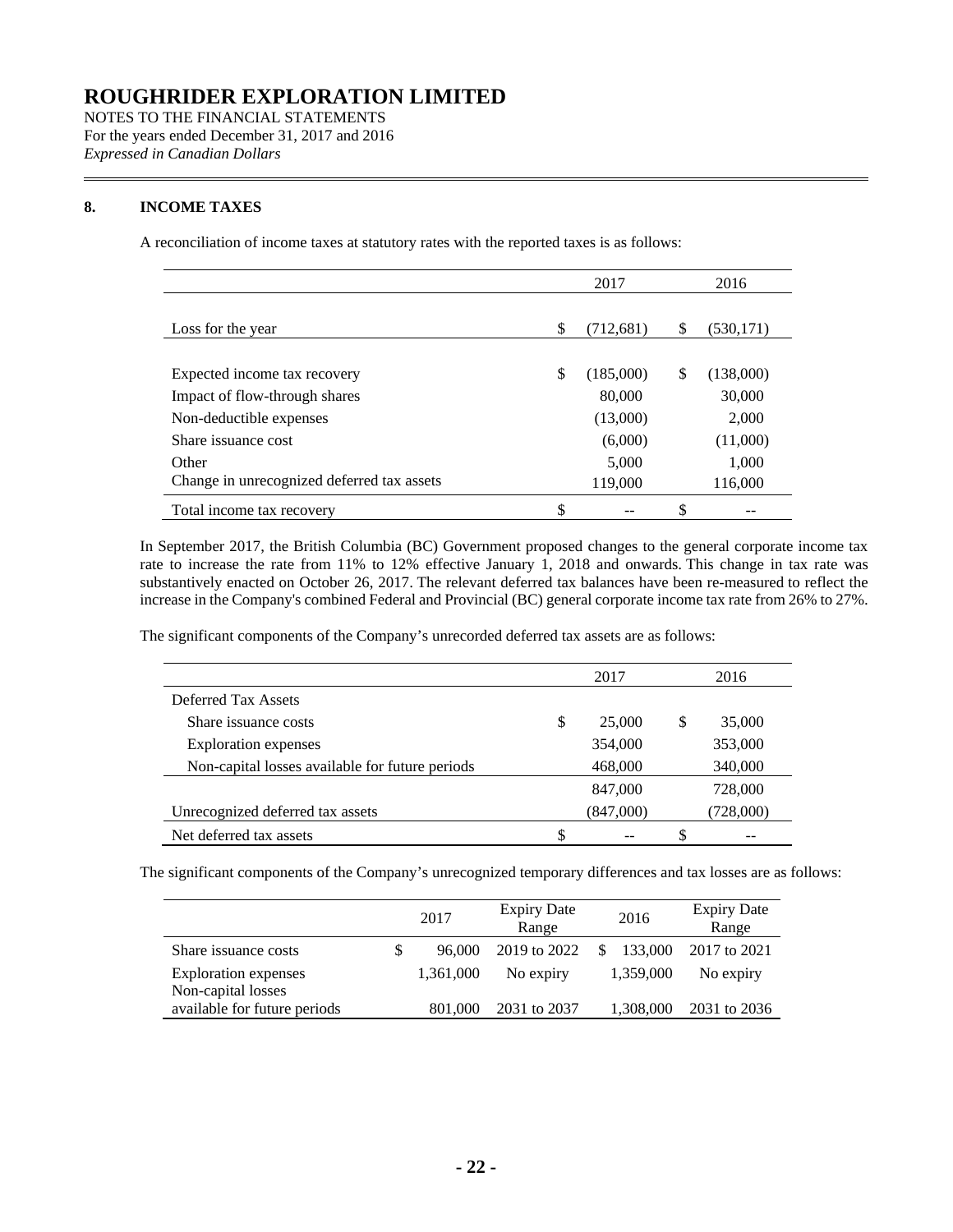NOTES TO THE FINANCIAL STATEMENTS For the years ended December 31, 2017 and 2016 *Expressed in Canadian Dollars*

### **9. RELATED PARTY TRANSACTIONS**

Related parties and related party transactions impacting the accompanying financial statements are summarized below and include transactions with the following individuals or entities:

### **Key management personnel:**

Key management personnel are those persons that have the authority and responsibility for planning, directing and controlling the activities of the Company, directly or indirectly. Key management includes executive and nonexecutive members of the Company's Board of Directors, the CEO, CFO, and a vice president. During the year ended December 31, 2017, the CEO and a vice president of the Company were paid compensation of \$205,000 (2016 - \$259,000) which is included in salaries, marketing and exploration expenses; non-executive members of the Company's Board of Directors received no cash compensation or stock options. During the year ended December 31, 2017, a total of nil (2016 - 450,000) stock options were granted to key management with a total fair value of \$nil (2016 - \$21,000).

### **Other related parties:**

During the year ended December 31, 2017:

- a) Legal services valued at \$68,235 (2016 \$26,300) were received from a law firm for which one of the directors of the Company is a partner; and
- b) The Company paid \$20,730 (2016 \$9,000) for administrative services and \$12,600 (2016 \$2,500) for rent expense to a company owned by a director and officer of the Company.

As at December 31, 2017, the Company owed \$119,964 (2016 – \$39,000) to related parties, which is included in accounts payable and accrued liabilities.

### **10. CAPITAL DISCLOSURES**

The Company manages its common shares, options and warrants as capital, each components of shareholders' equity. As at December 31, 2017, the Company's shareholders' equity was \$1,366,093. As the Company is an explorationstage mining company, its principal source of funds is from the issuance of common shares (See Note 1). When managing the capital structure, the Company's competing objectives are to minimize the number of shares issued and to raise sufficient capital to both safeguard its ability to continue as a going concern, and to execute near-term exploration objectives. The Company has not established any quantitative capital management criteria as the competing objectives require subjective analysis.

There were no changes to the Company's approach to capital management during the year ended December 31, 2017.

The Company is not subject to any externally imposed capital requirements.